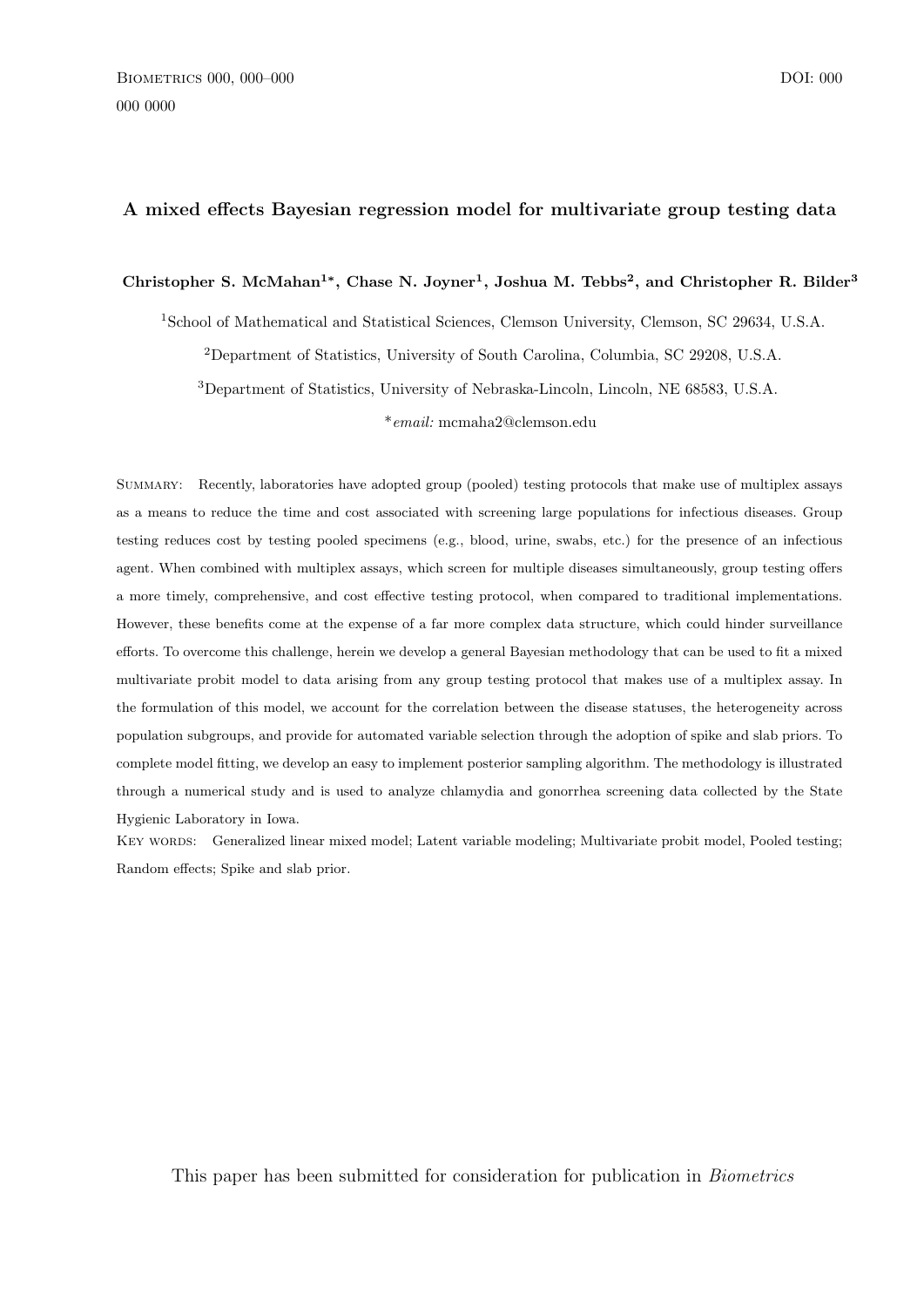The World Health Organization has identified multiple health challenges that the world is currently facing. These range from outbreaks of both novel (e.g., SARS-CoV2) and common (e.g., HIV, chlamydia, gonorrhea) diseases, lack of access to health care, and increasing reports of drug-resistant pathogens, among others. In many instances, these challenges could be faced with robust screening and surveillance programs that are geared toward detecting infected individuals as well as identifying risk factors of the same. Regretfully, both in the United States and abroad, the primary barrier to such programs is the cost of implementation. However, a potential avenue for alleviating cost constraints could involve the adoption of group (pooled) testing. Group testing confers cost savings through testing pooled specimen formed by amalgamating specimens (e.g., blood or urine) collected from individuals. In the most basic implementations of group testing, individuals contributing to pools that test negative can be classified as such at the expense of a single diagnostic assay, while positive pools are resolved through further testing; see Kim et al. (2007) for a nice review of group testing protocols. In rare disease settings, it is easy to see that group testing can substantially reduce testing costs when compared to traditional practices which test each specimen individually. Given these potential reductions in testing cost, group testing has been adopted in a wide array of application areas; to include testing for chlamydia, gonorrhea, HIV, HBV, and HCV (Lewis et al., 2012; Kleinman et al., 2005; Sarov et al., 2007; Krajden et al., 2014), veterinary medicine (Dhand et al., 2010), entomology (Speybroeck et al., 2012), environmental monitoring (Heffernan et al., 2014), and drug discovery (Hughes-Oliver, 2006; Kainkaryam and Woolf, 2009).

Motivated by chlamydia and gonorrhea testing practices at the State Hygienic Laboratory (SHL) at the University of Iowa, several works have recently proposed new group testing protocols that make use of multiplex assays; e.g., see Tebbs et al. (2013), Hou et al. (2017), Bilder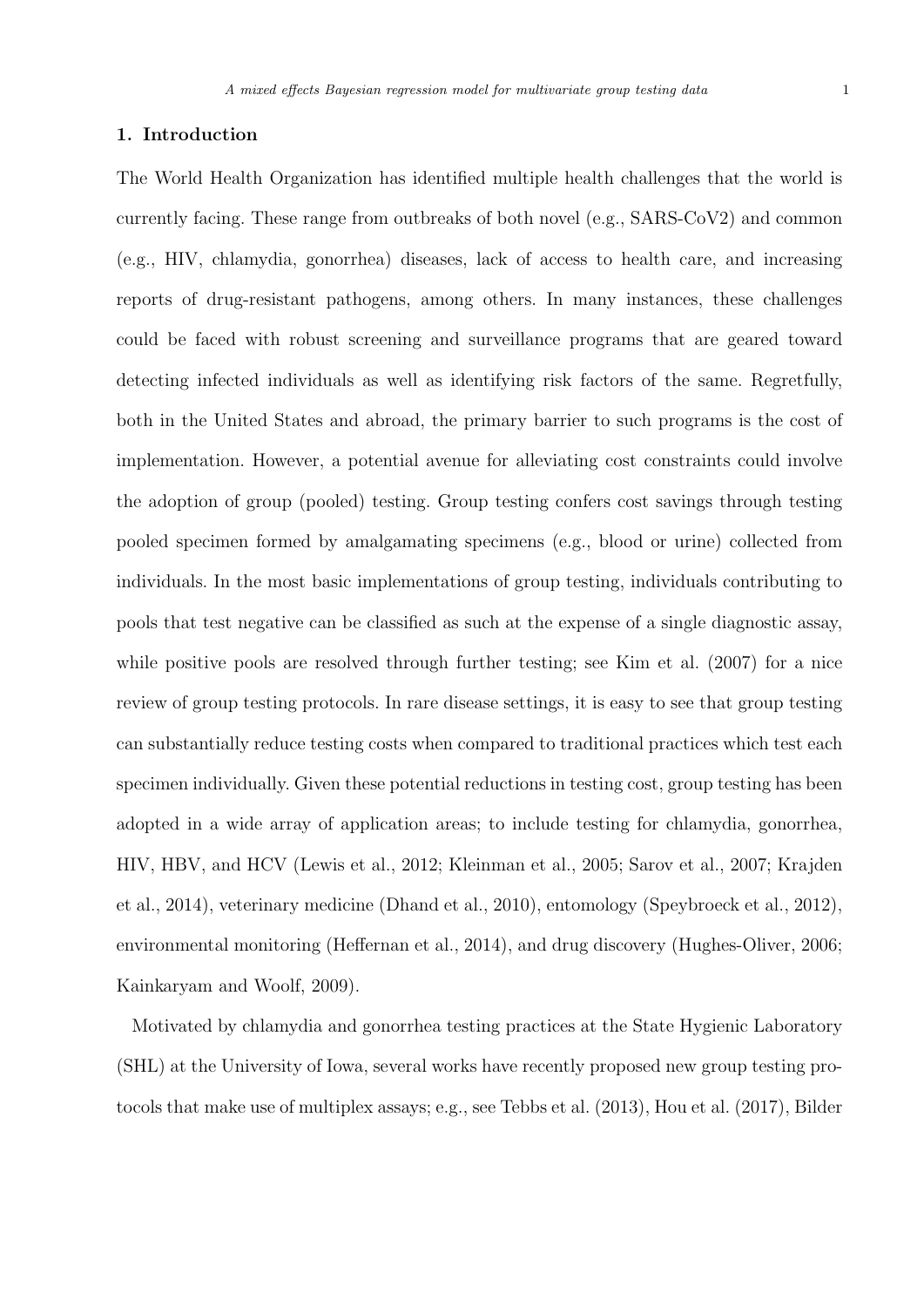et al. (2019), and Hou et al. (2020). Multiplex assays, unlike their traditional counterparts, test for multiple diseases simultaneously. Examples of multiplex assays include, but are not limited to, the Procleix Ultrio Assay which tests for HIV, hepatitis B, and hepatitis C, the CDC Flu SC2 multiplex assay which tests for influenza and SARS-CoV-2, and the Aptima Combo 2 Assay which tests for chlamydia and gonorrhea. The obvious benefit of multiplex assays is their high-throughput potential, which offers a more comprehensive assessment at a reduced turn around time. And while that is true, their advantages are more wideranging; e.g., they require a lower volume sample, which translates to a lower price-perdata point compared to traditional singleplex assays. By combing these two technologies, it would be possible to create screening programs that could screen large populations for multiple infectious diseases in a cost efficient manner. For example, the SHL currently screens thousands of Iowa residents each year for chlamydia and gonorrhea using group testing and the Aptima Combo 2 Assay. By adopting this strategy, the SHL has estimated savings to be approximately 3.1 million dollars during a recent 5-year evaluation period.

Though effective at reducing testing cost, the implementation of group testing does result in a complex data structure that is markedly more difficult to analyze. Historically, many authors have considered the problem of estimating a population prevalence based on group testing data; e.g., see Hung and Swallow (1999) for a thorough review. More recently, the paradigm has shifted to estimating regression function from a parameteric (Farrington, 1992; Vansteelandt et al., 2000; Xie, 2001), semiparametric (Wang et al., 2014; Delaigle et al., 2014), nonparametric (Delaigle and Meister, 2011; Delaigle and Hall, 2012; Wang et al., 2013), and Bayesian (McMahan et al., 2017; Joyner et al., 2020; Liu et al., 2021) perspective. However, all of the aforementioned estimation techniques are specifically designed to analyze single disease group testing data. That is, they can not accommodate data arising from a group testing protocol that makes use of a multiplex assay. Due to the high likelihood of coinfection,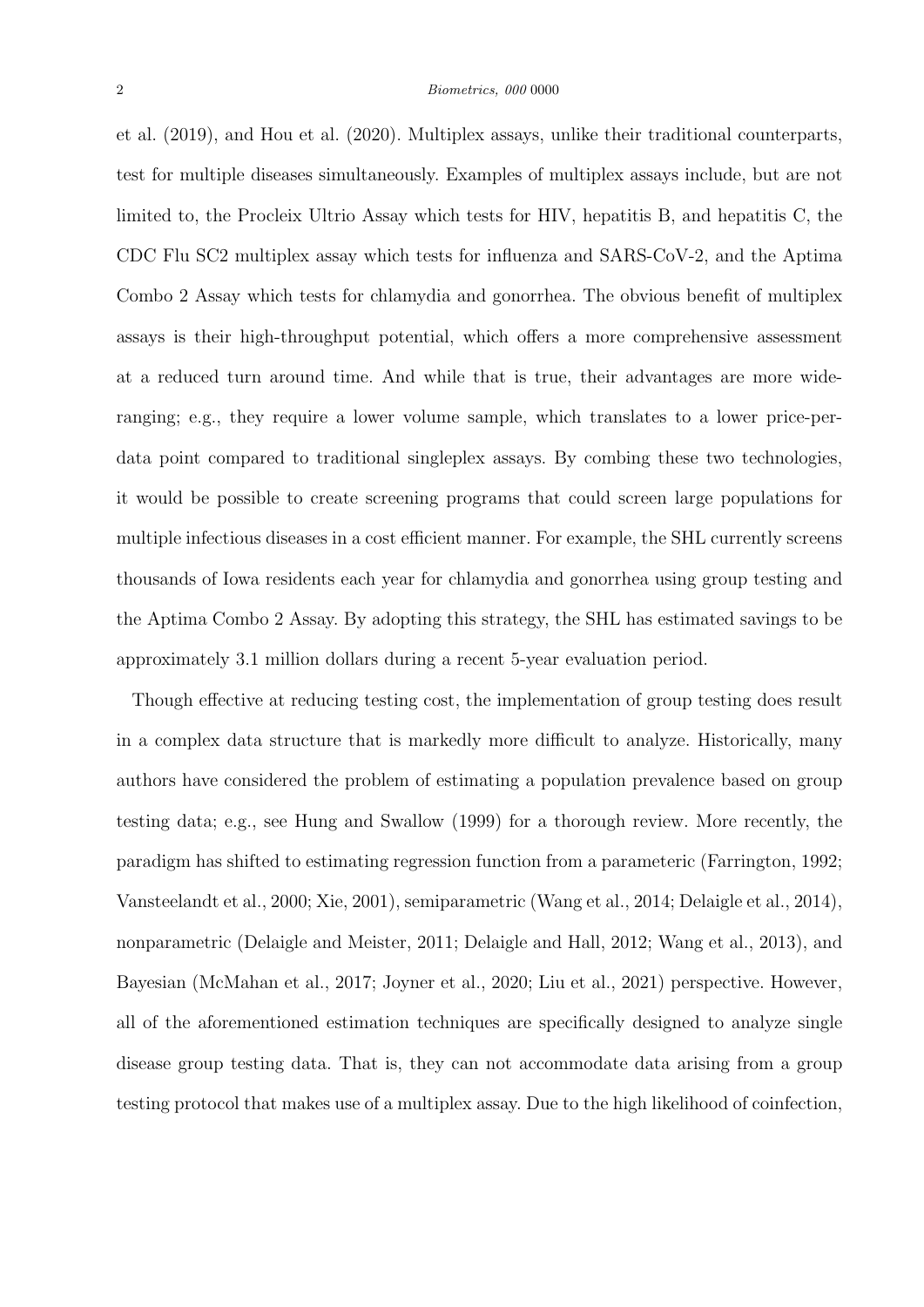especially for sexually transmitted infections, and the effects of imperfect testing, extending traditional group testing estimation techniques to the multiplex setting is a nontrivial task. In fact, only a handful of works have considered this problem. The initial contributions in this area were made by Hughes-Oliver and Rosenberger (2000), Tebbs et al. (2013), and Warasi et al. (2016) which saw the development of prevalence estimators based on multiplex group testing data. Zhang et al. (2013) and Lin et al. (2019) extended these ideas to the regression setting. However, these techniques have several key limitations. Namely, the former considers the analysis of test data taken on master pools only, while the latter was designed to analyze data arising from implementing the group testing strategy outlined in Tebbs et al. (2013). Moreover, neither of these techniques can accommodate the introduction of random effects to account for heterogeneity across population subgroups.

As a part of large screening programs, like that implemented by the SHL, individual specimen are collected at clinic sites throughout a geographic region and are transported to a central locale for testing. Given the inherent differences that exist across a region (e.g., rural, urban, etc.) and types of clinics (e.g.,primary care, community health, sexual health, etc.), it is natural to expect that heterogeneity exists across population subgroups. Accounting for this heterogeneity in group testing regression models, especially when pools are formed from individual specimen collected from different clinics, can be difficult. In fact, most previous regression methods for group testing data, such as those referenced above, are not capable of accounting for this sort of heterogeneity. To our knowledge, only two works have considered this problem (Chen and Dunson, 2003; Joyner et al., 2020), but neither are applicable in the multiplex setting.

In this paper, we develop a general methodology that can be used to fit a mixed multivariate probit model to data arising from any group testing protocol that makes use of a multiplex assay. In the formulation of this model, we make use of fixed effects to describe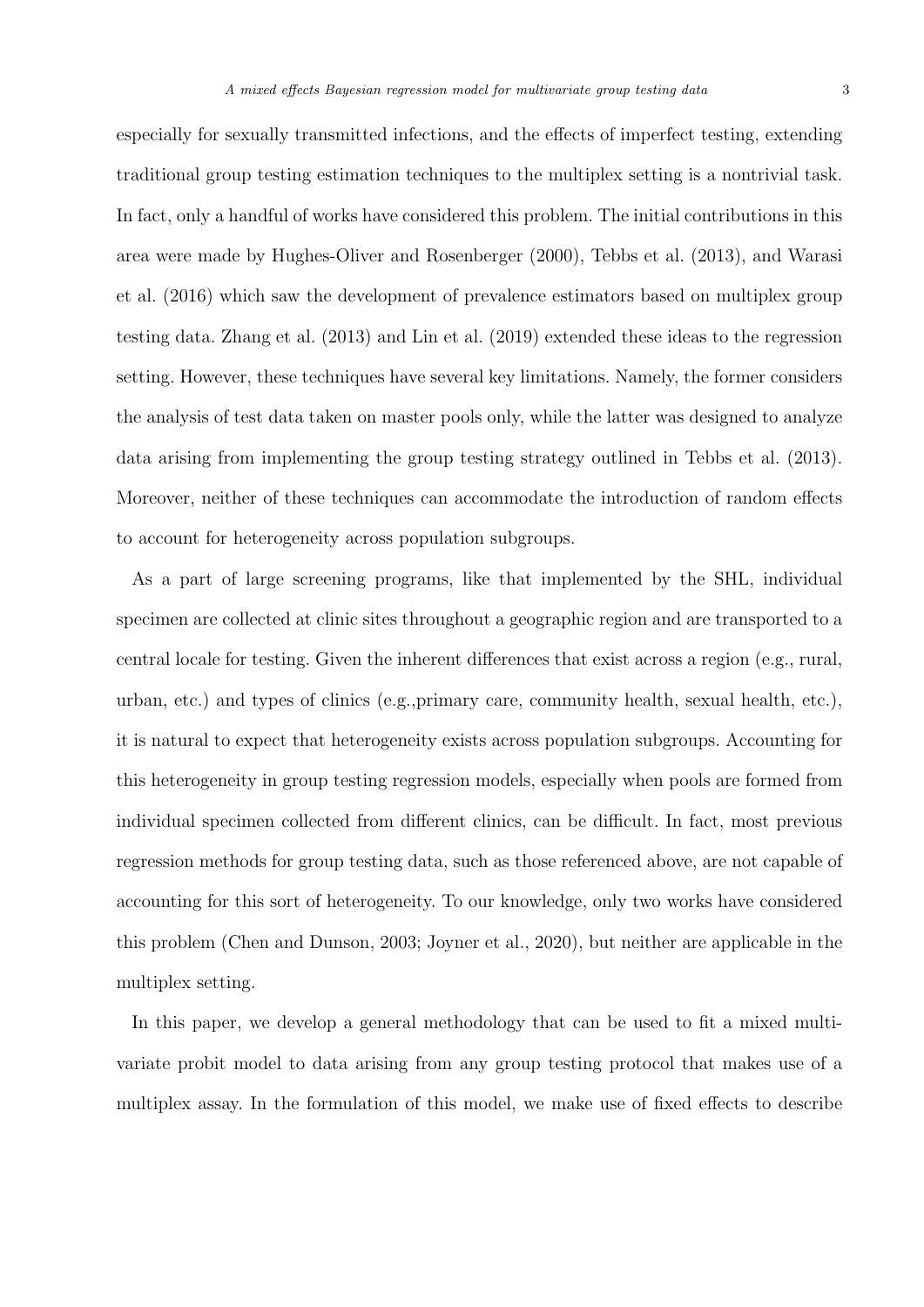the population-level characteristics and random effects to account for heterogeneity across population subgroups. We cast our problem in a Bayesian estimation framework, and adopt spike and slab priors to facilitate variable selection in both the fixed and random effects. To complete model fitting, we develop a Markov chain Monte Carlo (MCMC) sampling algorithm, that consists entirely of Gibbs steps with all but one involving sampling from common distributions. There are several novel aspects to this work. First, our modeling strategy is completely general allowing for the analysis of data arising from any group testing protocol that makes use of a multiplex assay. Second, our approach through the multivariate probit model directly acknowledges the dependence that may exist between infections. Third, through the model formulation we account for heterogeneity across population subgroups through the inclusion of random effects. Fourth, through the adoption of spike and slab priors we facilitate automated variable selection for both the fixed and random effects. These features act in unison to allow an end user to conduct the regression analysis of multiplex group testing data while directly acknowledging and accounting for its complex structure.

Subsequent sections of this article are organized as follows: Section 2 provides preliminary information regarding the proposed mixed multivariate probit model, modeling assumptions, the derivation of the observed data likelihood, and prior elicitation. Section 3 provides an overview of the posterior sampling algorithm, including data augmentation steps. Section 4 reports the results of a simulation study conducted to assess the performance of the proposed approach. Section 5 presents an analysis of chlamydia and gonorrhea testing data collected by the SHL in Iowa. Section 7 concludes with a summary discussion. Additional details required to implement the posterior sampling algorithm are provided in the Supporting Information.

# 2. Methodology

Suppose that N individuals are screened for  $D$  diseases simultaneously through a group testing protocol. We assume throughout that the group testing protocol makes use of a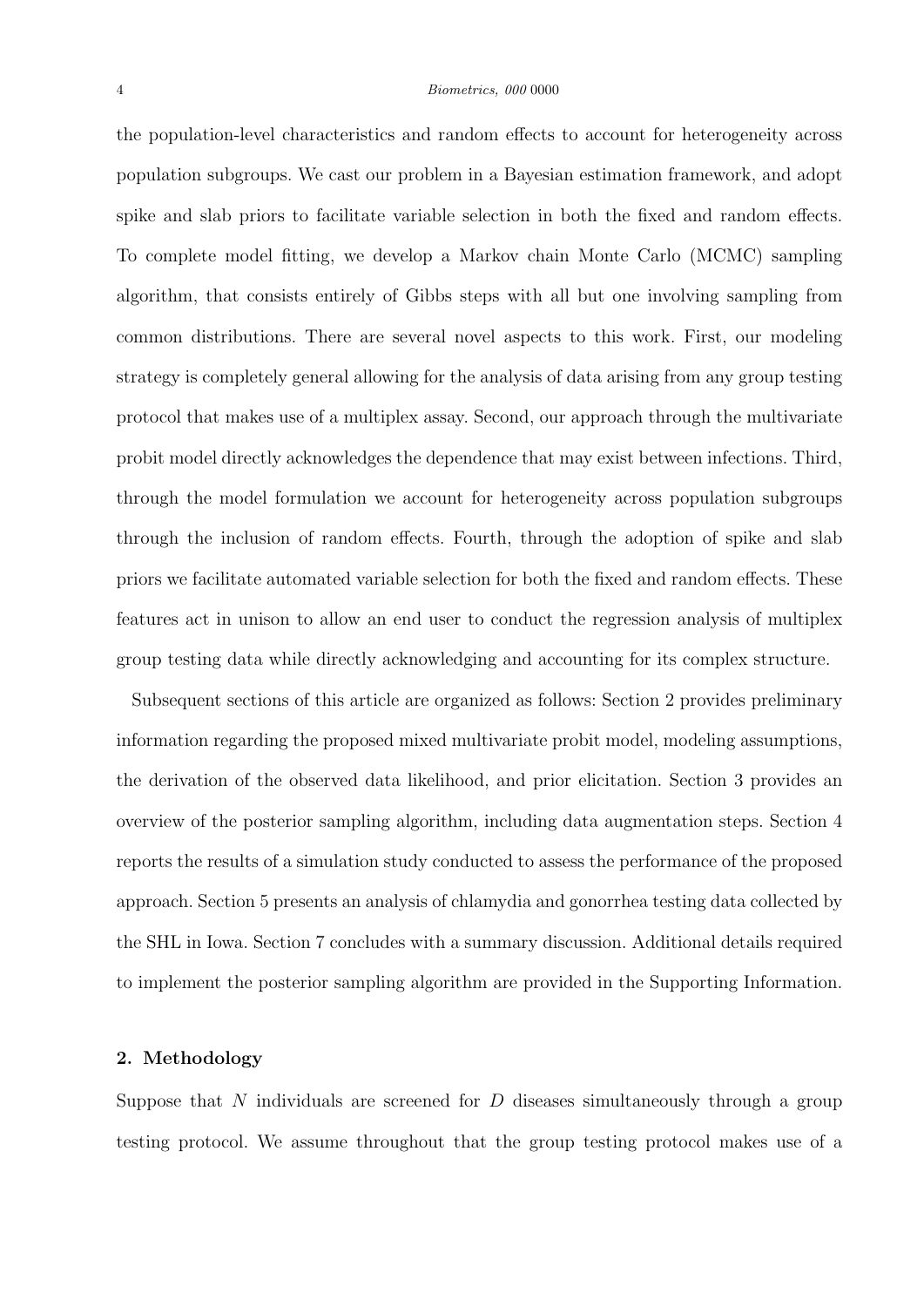being tested were collected from the individuals at K distinct clinics. A few comments are warranted. First, given that medical clinics serve many different functions (e.g., primary care, community health, sexual health, etc.), it is expected that a great deal of heterogeneity will exist across the clinic sites. Second, the group testing protocol could be performed in-house (i.e., at the clinical site) or at a regional lab. The former would involve pooling individuals within site, while the latter would allow for pooling across sites. Lastly, given the nature of many infectious diseases, it is expected that the disease statuses are dependent within subject. To provide a general regression framework, our proposed methodology is designed to explicitly account for all of these features among others.

To this end, let  $\widetilde{Y}_{id} = 1$ , for  $i = 1, ..., N$  and  $d = 1, ..., D$ , denote the event that the ith individual is truly positive for the dth disease and  $\widetilde{Y}_{id} = 0$  otherwise. For notational convenience, we aggregate the true disease statuses for the ith individual into the binary vector  $\widetilde{\mathbf{Y}}_i = (\widetilde{Y}_{i1},...,\widetilde{Y}_{iD})'$  and define  $\widetilde{\mathbf{Y}} = (\widetilde{\mathbf{Y}}'_1,...,\widetilde{\mathbf{Y}}'_N)'$ . Further, let  $\mathbf{x}_{id}$  and  $\mathbf{t}_{id}$  denote  $p_d \times 1$ and  $q_d \times 1$  vectors of covariates corresponding to fixed and random effects, respectively, such that  $t_{id}$  is a subvector of  $x_{id}$ . We relate the individuals' true infection statuses to their covariates through the mixed multivariate probit model. Under this model, the conditional distribution of  $Y_i$ , given the covariates and model parameters, is

$$
P(\widetilde{\mathbf{Y}}_i = \widetilde{\mathbf{y}}_i \mid \boldsymbol{\beta}, \boldsymbol{\gamma}_{(i)}, \mathbf{R}) \equiv \pi(\widetilde{\mathbf{y}}_i \mid \boldsymbol{\beta}, \boldsymbol{\gamma}_{(i)}, \mathbf{R}) = \int_{I_{i1}} \int_{I_{i2}} \cdots \int_{I_{iD}} \phi(\boldsymbol{\omega} | \boldsymbol{\eta}_i, \mathbf{R}) d\boldsymbol{\omega},
$$
 (1)

where  $\beta = (\beta_1, ..., \beta_D)'$ ,  $\beta_d$  is a vector of regression coefficients for the dth disease,  $\gamma_{(i)} =$  $(\gamma_{(i)1},...,\gamma_{(i)D})',\gamma_{(i)d}$  is a vector of random effects for the dth disease,  $\phi(\cdot|\eta,\mathbf{R})$  is the density of a D-variate normal distribution with mean vector  $\eta_i = (\eta_{i1}, ..., \eta_{iD})'$  and correlation matrix **R**,  $\eta_{id} = \mathbf{x}'_{id} \beta_d + \mathbf{t}'_{id} \gamma_{(i)d}$  is the usual linear predictor, and the regions of integration are

$$
I_{id} = \begin{cases} (-\infty, 0) & \text{if } \widetilde{Y}_{id} = 0, \\ [0, \infty) & \text{if } \widetilde{Y}_{id} = 1. \end{cases}
$$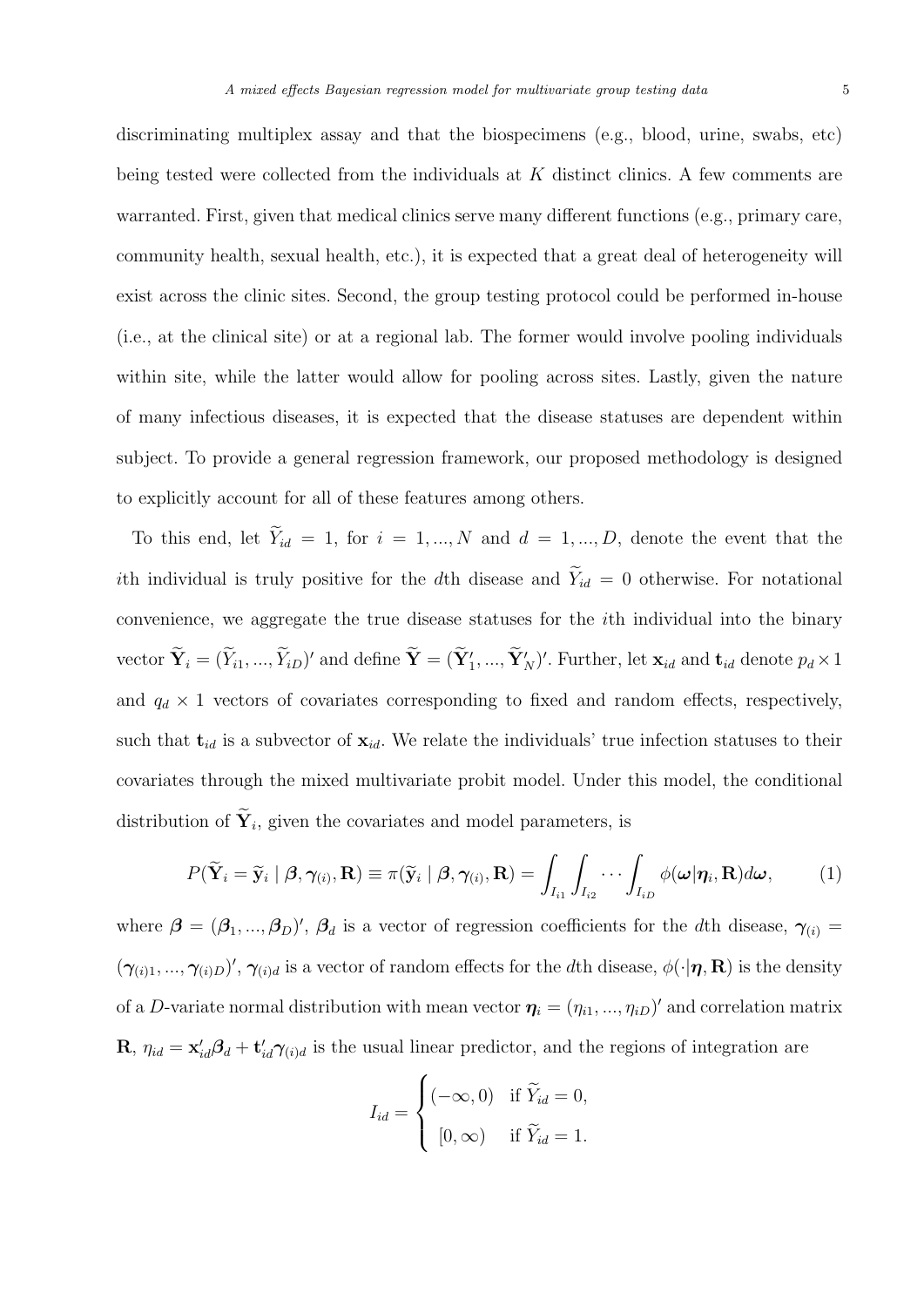#### 6 Biometrics, 000 0000

Note, in the model formulation  $\bf{R}$  must be restricted to be a correlation matrix to ensure identifiability; for further discussion on this and other aspects of the multivariate probit model see Chib and Greenberg (1998). To account for heterogeneity across clinic sites, we adopt the convention that  $\gamma_{(i)d} = \gamma_{kd}$  if and only if the *i*th individual presented at the *k*th clinic site, and we assume that  $\gamma_{kd} \stackrel{iid}{\sim} N(\mathbf{0}, \mathbf{\Sigma}_d)$ .

It is important to note that the current model specification leads to several challenges; namely identifying the subset of important predictors that correspond to the random effects as well as specifying the covariance structure of the same. To overcome these challenges, we reparameterize our model according to the proposal of Chen and Dunson (2003). In particular, based on a modified Cholesky decomposition, we decompose the covariance matrices of the random effects as  $\Sigma_d = \Lambda_d \mathbf{A}_d \mathbf{A}_d' \Lambda_d$ , for  $d = 1, ..., D$ . Here,  $\Lambda_d$  is a  $q_d \times q_d$  diagonal matrix with nonnegative diagonal elements  $\lambda_d$  and  $A_d$  is a  $q_d \times q_d$  lower triangular matrix with unit main diagonal elements and free elements  $\mathbf{a}_d = (a_{mld}: l = 1, ..., q_d - 1; m = l + 1, ..., q_d)'$ . Aggregating  $\lambda = (\lambda'_1, ..., \lambda'_D)'$  and  $\mathbf{a} = (\mathbf{a}'_1, ..., \mathbf{a}'_D)'$ , the reparameterized model is given by

$$
P(\widetilde{\mathbf{Y}}_i = \widetilde{\mathbf{y}}_i \mid \boldsymbol{\beta}, \boldsymbol{\lambda}, \mathbf{a}, \mathbf{b}_{(i)}, \mathbf{R}) \equiv \pi(\widetilde{\mathbf{y}}_i \mid \boldsymbol{\beta}, \boldsymbol{\lambda}, \mathbf{a}, \mathbf{b}_{(i)}, \mathbf{R}) = \int_{I_{i1}} \int_{I_{i2}} \cdots \int_{I_{iD}} \phi(\boldsymbol{\omega} | \boldsymbol{\eta}_i, \mathbf{R}) d\boldsymbol{\omega}, \quad (2)
$$

where  $\eta_{id} = \mathbf{x}'_{id} \mathbf{\beta}_d + \mathbf{t}'_{id} \mathbf{\Lambda}_d \mathbf{\Lambda}_d \mathbf{b}_{(i)d}$  is the linear predictor under our reparameterization,  $\mathbf{b}_{(i)d}$ is a standardized random effect for the *i*th individual associated with the *d*th disease,  $\mathbf{b}_{(i)} =$  $(\mathbf{b}_{(i)1},...,\mathbf{b}_{(i)D})'$ ,  $\mathbf{b}_{(i)d} = \mathbf{b}_{kd}$  if and only if the *i*th individual presented at the *k*th clinic site,  $\mathbf{b}_{kd} \sim N(\mathbf{0}, \mathbf{I}), \mathbf{b} = (\mathbf{b}'_1, ..., \mathbf{b}'_K)'$ , and  $\mathbf{b}_k = (\mathbf{b}'_{k1}, ..., \mathbf{b}'_{kD})'$ . The proposed reparameterization has several key benefits. First, it is no longer necessary to specify, or posit prior structure on, the covariance matrices  $\Sigma_d$ ,  $d = 1, ..., D$ . Instead  $\Sigma_d$  is estimated through estimating the elements of  $\Lambda_d$  and  $\Lambda_d$ . Second, through specifying spike and slab priors for the elements of  $\lambda_d$ we can develop an automated model selection strategy that can be used to identify the subset of important predictors that correspond to the random effects. To elucidate this feature, we note that setting a diagonal element of  $\Lambda_d = \text{diag}\{\lambda_d\}$  to zero results in the corresponding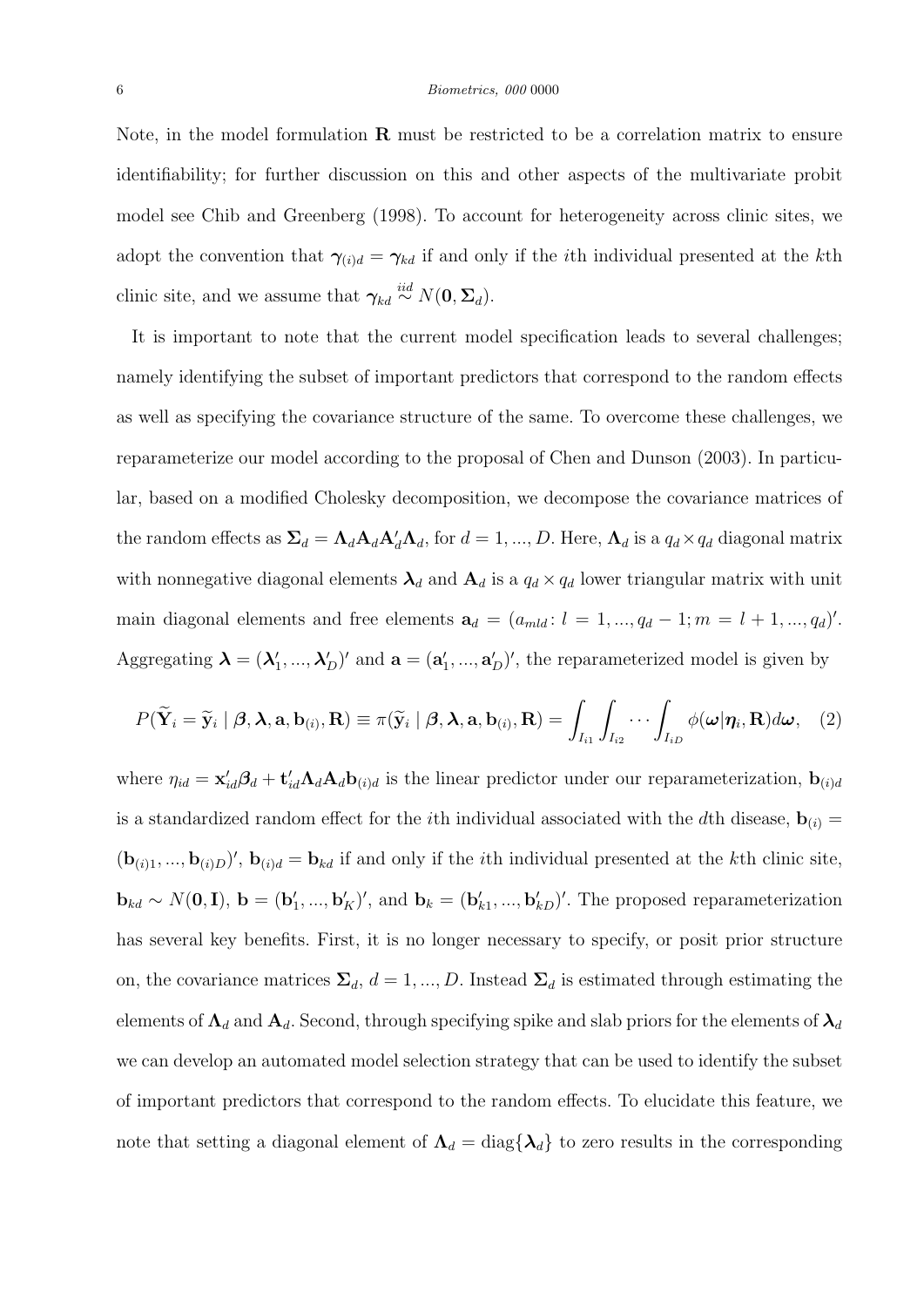diagonal element of  $\Sigma_d$  being set to zero, which effectively drops the corresponding random effect from the model. Given this model formulation, posterior estimation and inference would be relatively straight forward if the individuals' infection statuses (i.e.,  $\widetilde{\mathbf{Y}}_i$ ) were known; e.g., see Albert and Chib (1993) and Chib and Greenberg (1998). Regretfully, due to the effects of imperfect testing, this is not the case, and the individuals' statuses are best regarded as latent.

For modeling purposes, the observed data in the considered context consists of test results taken on pools as a part of a group testing protocol that uses a multiplex assay. There is a myriad of such group testing protocols that have been proposed; e.g., Tebbs et al. (2013), Hou et al. (2017), Bilder et al. (2019), and Hou et al. (2020). Moreover, many of the aforementioned protocols require individuals to be tested in multiple, possibly overlapping, pools. Thus, to develop a general regression methodology, we track pool membership via the index set  $\mathcal{P}_j$ , for  $j = 1, ..., J$ , such that  $i \in \mathcal{P}_j$  if and only if the *i*th individual was tested in the jth pool. Using this index set, we can identify the true infection status of the jth pool for the dth disease as  $\widetilde{Z}_{jd} = \max{\{\widetilde{Y}_{id} : i \in \mathcal{P}_j\}}$ ; i.e., the jth pool is positive for the dth disease if at least one of its members is positive for the same. For the jth pool, we aggregate these statuses as  $\mathbf{Z}_j = (\tilde{Z}_{j1},...,\tilde{Z}_{jD})'$  and define  $\mathbf{Z} = (\mathbf{Z}'_1,...,\mathbf{Z}'_J)'$ . Unfortunately, due to the effects of imperfect testing, the  $\mathbf{Z}_j$ , much like the  $\mathbf{Y}_i$ , are unobservable. Instead, we observe the test outcomes  $\mathbf{Z}_j = (Z_{j1},...,Z_{jD})'$ , where  $Z_{jd} = 1$  denotes the event that the jth pool tested positive for the dth disease and  $Z_{jd} = 0$  otherwise. To relate the true status of the pools to the observed test results, while accounting for imperfect testing, we assume that  $S_{e_j : d} = P(Z_{jd} = 1 | \tilde{Z}_{jd} = 1)$  and  $S_{p_j : d} = P(Z_{jd} = 0 | \tilde{Z}_{jd} = 0)$ , where  $S_{e_j : d}$  and  $S_{p_j : d}$  are the sensitivity and specificity of the diagnostic assay used to test the jth pool.

Note, in the discussion above we allow the sensitivity and specificity of the assay to vary from pool-to-pool, thus allowing for changes in these measures that are attributable to the use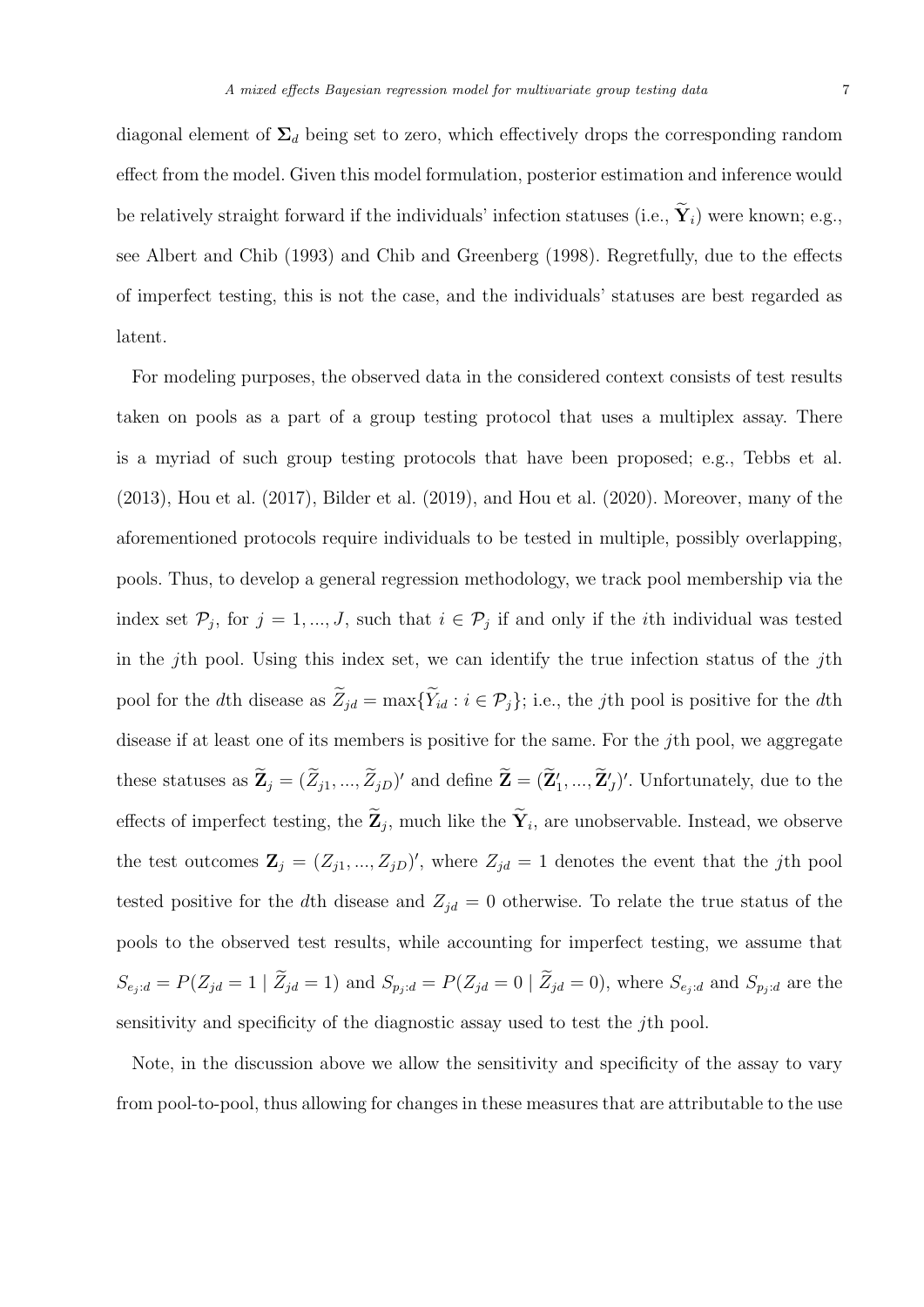of different assays or other factors that could impact the assay's performance; e.g., specimen type, pool size (cardinality of  $\mathcal{P}_j$ ), etc. However, these accuracy measures are not expected to vary within the testing strata defined by these factors. That is, if the j<sup>th</sup> and j'th pool were of the same size, were constructed of the same specimen type, and were tested using the same assay then we assume that  $S_{e_j : d} = S_{e_{j'} : d}$  and  $S_{p_j : d} = S_{p_{j'} : d}$ . To capture this feature, we assume that each pool can be assigned to one of  $M$  strata and define the index sets  $\mathcal{I}_m$  such that  $S_{e_j : d} = S_{e(m):d}$  and  $S_{p_j : d} = S_{p(m):d}$  for all  $j \in \mathcal{I}_m$ , for  $m = 1, ..., M$ . For our purposes, we view  $S_{e(m):d}$  and  $S_{p(m):d}$  as unknown quantities that have to be estimates along with the other model parameters.

Based on the hierarchy described above, and a few mild assumptions, the conditional distribution of the observed testing outcomes  $\mathbf{Z} = (\mathbf{Z}'_1, ..., \mathbf{Z}'_J)'$ , given the covariates and model parameters, can be expressed as

$$
\pi(\mathbf{Z} \mid \boldsymbol{\Theta}) = \sum_{\widetilde{\mathbf{Y}} \in \mathbf{Y}} \left[ \prod_{d=1}^{D} \prod_{m=1}^{M} \prod_{j \in \mathcal{I}_m} \left\{ S_{e(m):d}^{Z_{jd}} (1 - S_{e(m):d})^{1 - Z_{jd}} \right\}^{\widetilde{Z}_{jd}} \left\{ S_{p(m):d}^{1 - Z_{jd}} (1 - S_{p(m):d})^{Z_{jd}} \right\}^{1 - \widetilde{Z}_{jd}}
$$
  
 
$$
\times \prod_{i=1}^{N} \pi(\widetilde{\mathbf{Y}}_i \mid \boldsymbol{\beta}, \boldsymbol{\lambda}, \mathbf{a}, \mathbf{b}_{(i)}, \mathbf{R}) \right],
$$
(3)

where  $\mathbf{\mathcal{Y}} = \{0,1\}^{N \times D}$  and  $\Theta$  aggregates the model parameters. To derive (3), we make the following assumptions. First, it is assumed that the testing outcomes for each disease are conditionally independent given the true pool statuses; i.e.,  $Z_{jd}|\widetilde{\mathbf{Z}}\hspace{0.5em}$  is independent of  $Z_{j'd'}|\mathbf{Z}$  for all  $(j, d) \neq (j', d')$ . Second, the conditional distribution  $\mathbf{Z} | \mathbf{Z}$  does not depend on the individuals' covariates. Third, the individuals' true statuses  $\widetilde{\mathbf{Y}}_i$  are conditionally independent given the covariates and the random effects. Note, the first two assumptions are common among the group testing literature (e.g., see McMahan et al., 2017) while the third is ubiquitous among the mixed modeling literature (e.g., see Demidenko, 2013).

Following the tenets of the Bayesian paradigm, the proposed model is completed by specifying priors for the model parameters. To facilitate variable selection, both in the fixed and random effects components, we adopt spike and slab priors for  $\beta_d = (\beta_{1d}, ..., \beta_{p_d d})'$  and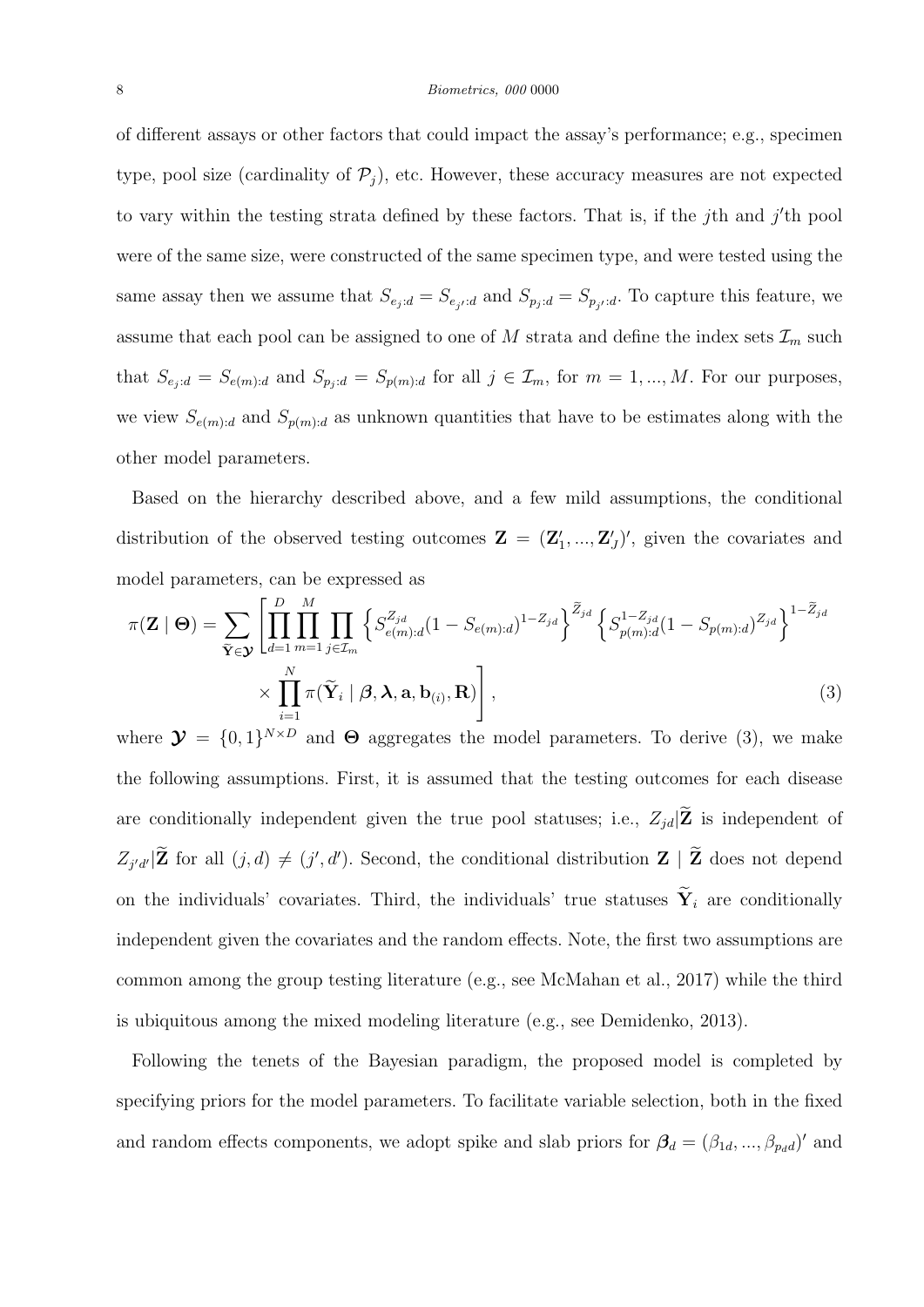$\lambda_d = (\lambda_{1d}, ..., \lambda_{q_dd})'$ , for  $d = 1, ..., D$ . These and the other prior specifications for the dth disease are given by

$$
\beta_{rd} | v_{rd} \sim (1 - v_{rd}) \cdot \delta_0(\beta_{rd}) + v_{rd} \cdot N(0, \phi_{rd}^2), \qquad r = 1, ..., p_d
$$
  
\n
$$
v_{rd} | \tau_{v_{rd}} \sim \text{Bernoulli}(\tau_{v_{rd}}), \qquad r = 1, ..., p_d
$$
  
\n
$$
\tau_{v_{rd}} \sim \text{Beta}(a_v, b_v), \qquad r = 1, ..., p_d
$$
  
\n
$$
\lambda_{ld} | w_{ld} \sim (1 - w_{ld}) \cdot \delta_0(\lambda_{ld}) + w_{ld} \cdot TN(0, \psi_{ld}^2, 0, \infty), \quad l = 1, ..., q_d
$$
  
\n
$$
w_{ld} | \tau_{w_{ld}} \sim \text{Bernoulli}(\tau_{w_{ld}}), \qquad l = 1, ..., q_d
$$
  
\n
$$
\tau_{w_{ld}} \sim \text{Beta}(a_w, b_w), \qquad l = 1, ..., q_d,
$$
  
\n
$$
\mathbf{a}_d \sim N(\mathbf{m}_d, \mathbf{C}_d), \qquad l = 1, ..., q_d,
$$
  
\n
$$
S_{e(m):d} \sim \text{Beta}(a_{e(m):d}, b_{e(m):d}), \qquad m = 1, ..., M,
$$
  
\n
$$
S_{p(m):d} \sim \text{Beta}(a_{p(m):d}, b_{p(m):d}), \qquad m = 1, ..., M,
$$

where  $\mathbf{m}_d$ ,  $\mathbf{C}_d$ ,  $a_v$ ,  $a_w$ ,  $b_v$ ,  $b_w$ ,  $\phi_{rd}^2$ ,  $\psi_{ld}^2$ ,  $a_{e(m):d}$ ,  $b_{e(m):d}$ ,  $a_{e(m):d}$ , and  $b_{e(m):d}$  are hyperparameters,  $\delta_0(\cdot)$  is the Dirac delta function, and  $TN(\mu, \sigma^2, a, b)$  denotes a truncated normal distribution that arises from restricting a normal distribution with mean  $\mu$  and variance  $\sigma^2$  to the interval  $(a, b)$ . Note, in the specification of the spike and slab priors, we make use of a Dirac delta function for the spike components and the slab distributions are chosen to be normal and truncated normal for the fixed and random effects, respectfully. The variance components of the slab distributions  $(\phi_{rd}^2$ , and  $\psi_{ld}^2$ ) were chosen to be large thus providing a diffuse proposal. For further details on spike and slab priors see Wagner and Duller (2012). When specifying the hyperparameters  $\mathbf{m}_d$  and  $\mathbf{C}_d$ , care should be exercised. In particular, and counter intuitively, these hyperparameters should be specified in an informative fashion (e.g.,  $m_d = 0$  and  $C_d = 0.5I$ ). Failing to do so results in a strong *a priori* specification for the correlation between any two random effects within the dth disease; for further discussion see Chen and Dunson (2003). Lastly, uniformative priors for the assay accuracies can be specified by setting  $a_{e(m):d} = b_{e(m):d} = a_{e(m):d} = b_{e(m):d} = 1$ . Alternatively, these hyperparameters can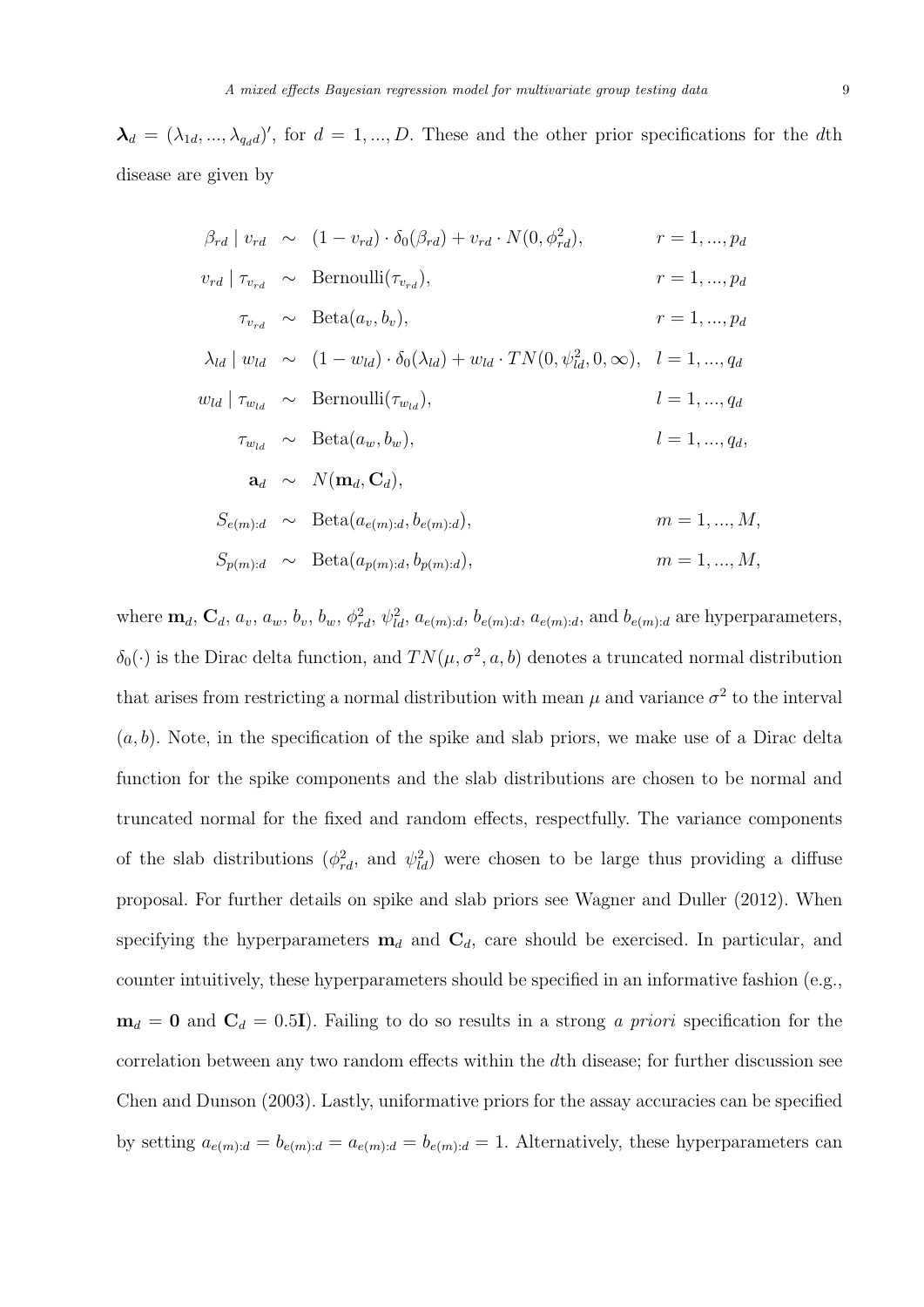be chosen in a manner to leverage information from other clinical studies, as is demonstrated in the motivating data application.

Attention is now turned to eliciting a prior for  $\bf R$ . Recall, to ensure identifiability,  $\bf R$  has to be a correlation matrix. Unlike covariance matrices, specifying priors for correlation matrices is a non-trivial task due to inherent constraints; i.e., R consists of bounded off-diagonal and unit main-diagonal elements. To avoid these complexities, we follow the work of Zhang et al.  $(2006)$  and specify a joint prior on **R** and an extra variance parameter matrix **D** which is given by

$$
\pi(\mathbf{R},\mathbf{D} \mid m_0,\mathbf{S}) \propto |\mathbf{R}|^{\frac{m_0-D-1}{2}} |\mathbf{D}|^{\frac{m_0}{2}-1} \text{etr}\left(-\frac{1}{2}\mathbf{S}^{-1}\mathbf{D}^{\frac{1}{2}}\mathbf{R}\mathbf{D}^{\frac{1}{2}}\right),
$$

where  $m_0$  is the degrees of freedom, **S** is a scale matrix, and etr( $\cdot$ ) denotes the operator  $\exp\{\text{tr}(\cdot)\}.$  Note, it is relatively straightforward to show that  $\mathbf{W} = \mathbf{D}^{\frac{1}{2}} \mathbf{R} \mathbf{D}^{\frac{1}{2}}$  obeys a Wishart distribution with degrees of freedom  $m_0$  and scale matrix S; i.e., W ~ Wishart $(m_0, S)$ . This realization lays the ground work for the development of a parameter-extended Metropolis-Hastings (PX-MH) algorithm that can be used to sample R; for further discussion see Section 3.2.

# 3. Data Augmentation and Posterior Analysis

### 3.1 Data augmentation

It is worth noting that directly evaluating the data model outlined in (3) can be challenging due to the need to compute and sum over  $2^{N \times D}$  terms. To circumvent this issue, we propose a two-stage data augmentation strategy that leads to an easy to implement posterior sampling algorithm. The first stage introduces the individuals' true statuses as latent random variables,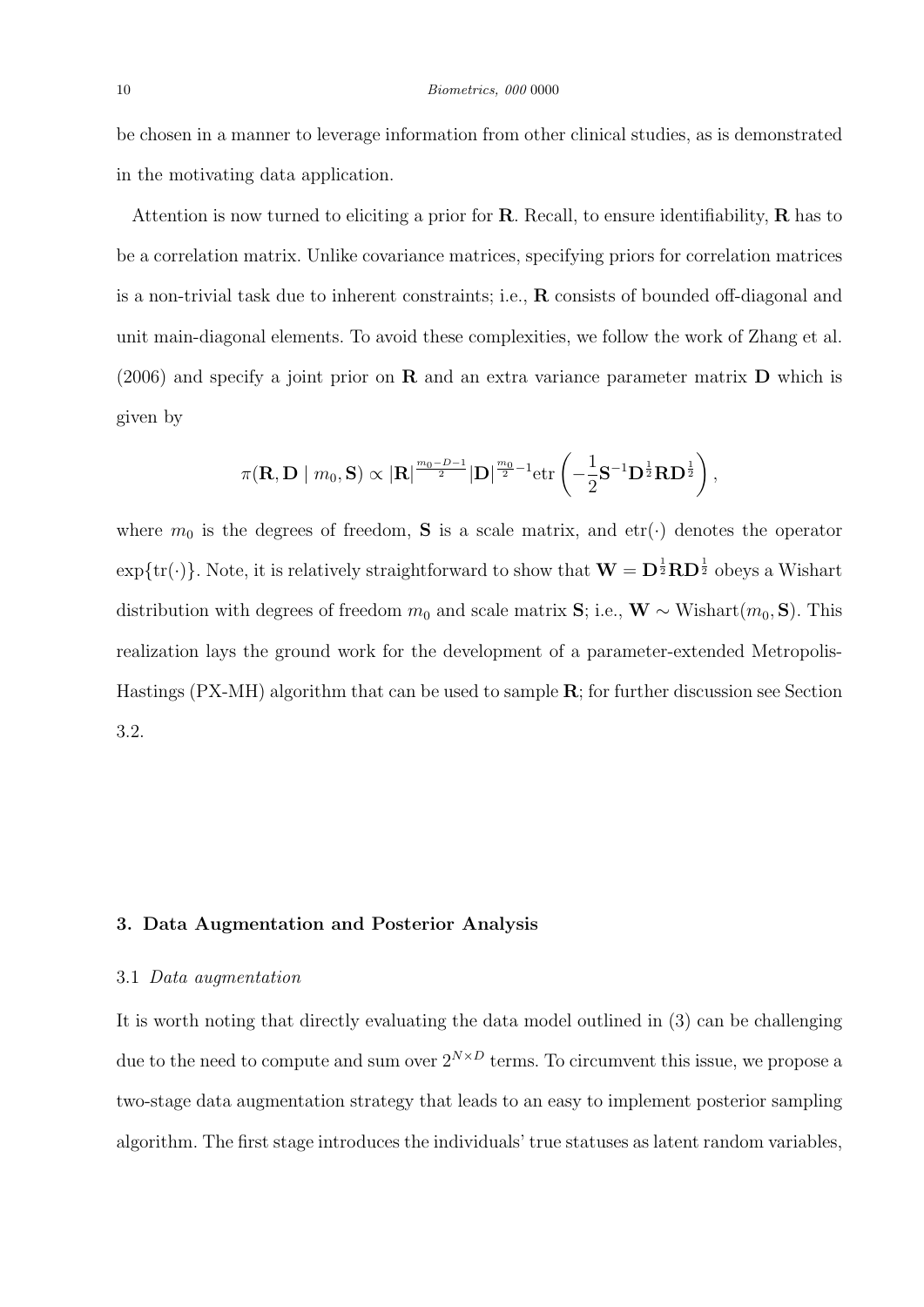which leads to the following joint distribution

$$
\pi(\mathbf{Z}, \widetilde{\mathbf{Y}} \mid \boldsymbol{\Theta}) = \prod_{d=1}^{D} \prod_{m=1}^{M} \prod_{j \in \mathcal{I}_m} \left\{ S_{e(m):d}^{Z_{jd}} (1 - S_{e(m):d})^{1 - Z_{jd}} \right\}^{\widetilde{Z}_{jd}} \left\{ S_{p(m):d}^{1 - Z_{jd}} (1 - S_{p(m):d})^{Z_{jd}} \right\}^{1 - \widetilde{Z}_{jd}}
$$
\n
$$
\times \prod_{i=1}^{N} \pi(\widetilde{\mathbf{Y}}_i \mid \boldsymbol{\beta}, \boldsymbol{\lambda}, \mathbf{a}, \mathbf{b}_{(i)}, \mathbf{R}).
$$
\n(4)

In the second stage, we decompose the multivariate probit model by introducing the latent random vector  $\boldsymbol{\omega}_i = (\omega_{i1}, ..., \omega_{iD})'$ , for each individual, where  $\boldsymbol{\omega}_i \stackrel{ind.}{\sim} N(\boldsymbol{\eta}_i, \mathbf{R})$  and define  $\widetilde{Y}_{id} = 1$  if  $\omega_{id} > 0$  and  $\widetilde{Y}_{id} = 0$  otherwise. This process leads to the following joint conditional distribution

$$
\pi(\mathbf{Z}, \widetilde{\mathbf{Y}}, \boldsymbol{\omega} \mid \boldsymbol{\Theta}) \propto \prod_{d=1}^{D} \prod_{m=1}^{M} \prod_{j \in \mathcal{I}_m} \left\{ S_{e(m):d}^{Z_{jd}} (1 - S_{e(m):d})^{1 - Z_{jd}} \right\}^{\widetilde{Z}_{jd}} \left\{ S_{p(m):d}^{1 - Z_{jd}} (1 - S_{p(m):d})^{Z_{jd}} \right\}^{1 - \widetilde{Z}_{jd}}
$$

$$
\times \prod_{i=1}^{N} |\mathbf{R}|^{-1/2} \exp \left\{ -\frac{1}{2} (\boldsymbol{\omega}_i - \boldsymbol{\eta}_i)' \mathbf{R}^{-1} (\boldsymbol{\omega}_i - \boldsymbol{\eta}_i) \right\} \prod_{i=1}^{N} f(\boldsymbol{\omega}_i), \tag{5}
$$

where  $\boldsymbol{\omega} = (\boldsymbol{\omega}'_1, ..., \boldsymbol{\omega}'_N)'$  and  $f(\boldsymbol{\omega}_i) = \prod_{d=1}^D I(\omega_{id} \geq 0, \widetilde{Y}_{id} = 1) + I(\omega_{id} < 0, \widetilde{Y}_{id} = 0).$ Given the form of (5) and the elicited priors, it is easy to ascertain the full conditionals of practically all of the model parameters. This feature leads to the easy development of a posterior sampling algorithm in the usual manner. In what follows, we provide the necessary details to construct such an algorithm.

### 3.2 Posterior simulation

Our posterior sampling algorithm consists entirely of Gibbs steps with all but one involving sampling from common distributions. Moreover, given the form of (5), the full conditionals for the latent variables introduced in Section 3.1 and all model parameters except  $\bf{R}$  are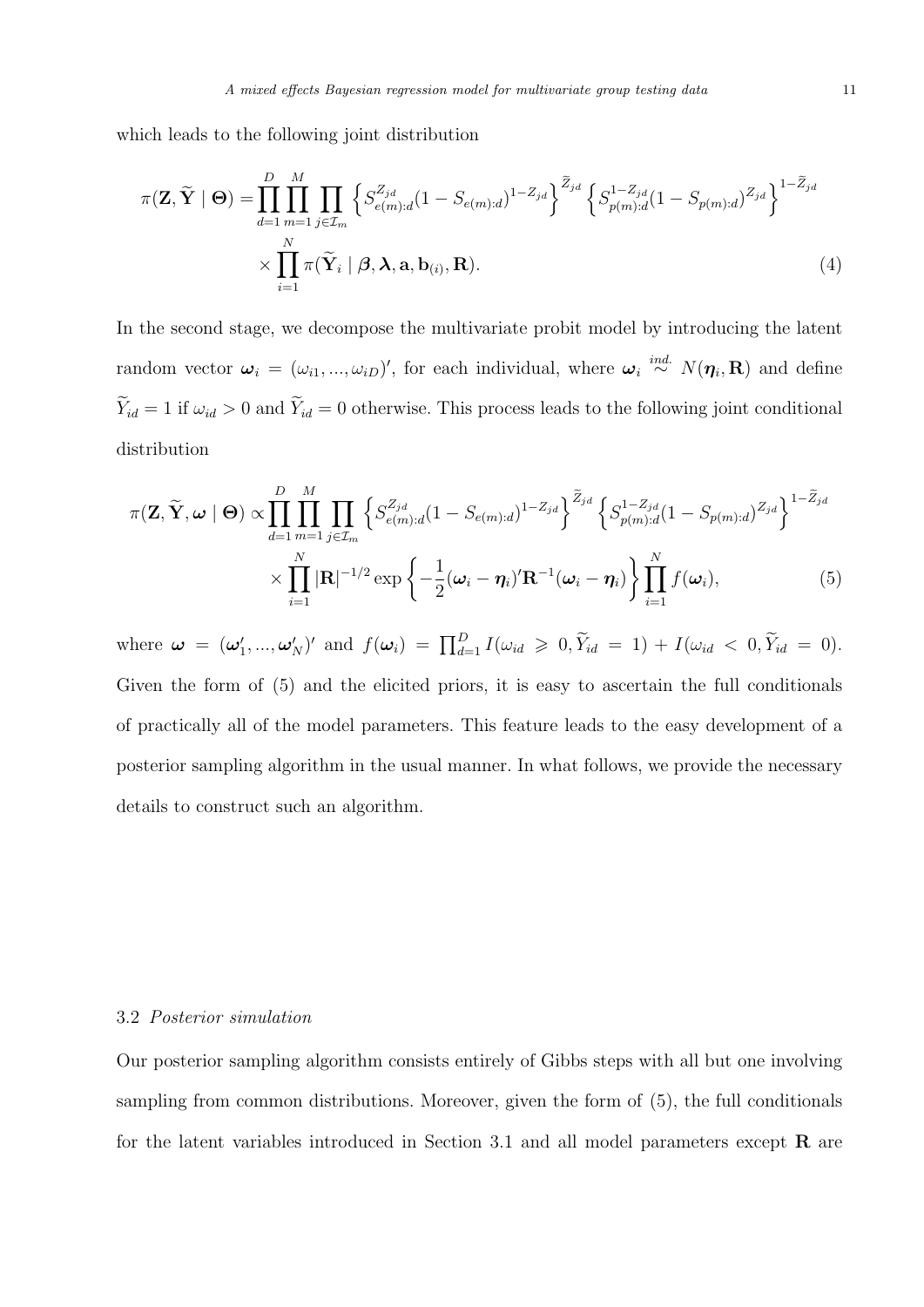easily identified in the usual manner. In particular, we have the following full conditionals:

$$
\widetilde{Y}_{id} | \widetilde{\mathbf{Y}}_{i(-d)}, \mathbf{Z}, \Theta \sim \text{Bernoulli}(p_{id}^{*}),
$$
\n
$$
\omega_{i} | \widetilde{\mathbf{Y}}_{i}, \beta, \lambda, \mathbf{a}, \mathbf{b}_{(i)}, \mathbf{R} \sim TN(\eta_{i}, \mathbf{R}, \mathbf{L}_{i}, \mathbf{U}_{i}),
$$
\n
$$
\beta_{v} | \omega, \lambda, \mathbf{a}, \mathbf{b}, \mathbf{R}, v \sim N(\mu_{\beta}, \Sigma_{\beta}),
$$
\n
$$
\lambda_{ld} | \omega, \beta, \lambda_{(-\ell)}, \mathbf{a}, \mathbf{b}, \mathbf{R}, w_{ld} \sim TN\{\mu_{\lambda_{ld}}w_{ld}, \sigma_{\lambda_{ld}}^{2}w_{ld}, 0, \infty\},
$$
\n
$$
\mathbf{a} | \omega, \beta, \lambda, \mathbf{b}, \mathbf{R} \sim N(\mu_{\mathbf{a}}, \Sigma_{\mathbf{a}})
$$
\n
$$
\mathbf{b}_{k} | \omega, \beta, \lambda, \mathbf{a}, \mathbf{R} \sim N(\mu_{\mathbf{b}_{k}}, \Sigma_{\mathbf{b}_{k}}),
$$
\n
$$
v_{rd} | \omega, \lambda, \mathbf{a}, \mathbf{b}, \mathbf{R}, v_{(-rd)}, \tau_{v_{rd}} \sim \text{Bernoulli}(p_{v_{rd}}),
$$
\n
$$
w_{ld} | \omega, \beta, \lambda_{(-\ell)}, \mathbf{a}, \mathbf{b}, \tau_{w_{ld}} \sim \text{Bernoulli}(p_{w_{ld}}),
$$
\n
$$
\tau_{v_{rd}} | v_{rd} \sim \text{Beta}(a_{v} + v_{rd}, b_{v} + 1 - v_{rd}),
$$
\n
$$
\tau_{w_{ld}} | w_{ld} \sim \text{Beta}(a_{w} + w_{rd}, b_{w} + 1 - w_{rd}),
$$
\n
$$
S_{e(m):d} | \mathbf{Z}, \widetilde{\mathbf{Y}} \sim \text{Beta}(a_{e(m):d}^{*}, b_{e(m):d}^{*}),
$$
\n
$$
S_{p(m):d} | \mathbf{Z}, \widetilde{\mathbf{Y}} \sim \text{Beta}(a_{p(m):d}^{*}, b_{p(m):d}^{*}),
$$

where the specific form of the parameters of these distribution and further discussion are provided in Appendix A of the Supplementary Material. In what remains, we focus the discussion on the details required to sample R, which is less straightforward.

To sample R, we implement the parameter-extended Metropolis-Hastings (PX-MH) algorithm proposed by Zhang et al. (2006). This approach avoids having to acknowledge the inherent constraints placed on the form of  $\bf{R}$  by sampling  $\bf{R}$  jointly with an extra parameter matrix **D**. Moreover, PX-MH algorithm leverages the fact that  $\mathbf{W} = \mathbf{D}^{\frac{1}{2}} \mathbf{R} \mathbf{D}^{\frac{1}{2}}$  is a covariance matrix to design a proposal distribution that is easy to sample from. The PX-MH algorithm is carried out in the following manner:

# PX-MH Algorithm

1. Based on the current pair  $(\mathbf{R}^{(g)}, \mathbf{D}^{(g)})$ , compute  $\mathbf{W}^{(g)} = \mathbf{D}^{(g)\frac{1}{2}} \mathbf{R}^{(g)} \mathbf{D}^{(g)\frac{1}{2}}$ .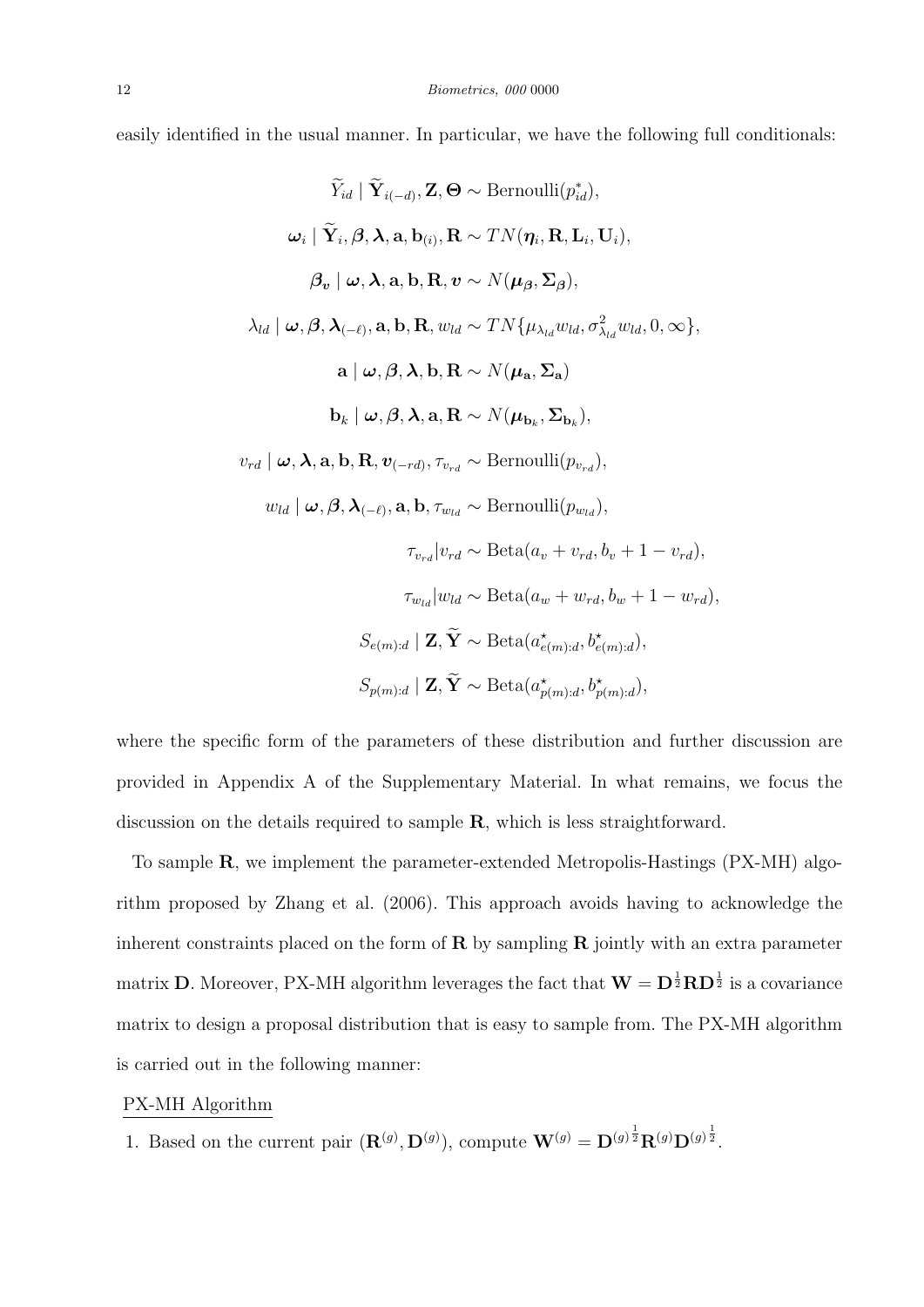- 2. Sample  $\mathbf{W}^*$  from Wishart $(m, m^{-1}\mathbf{W}^{(g)})$ .
- 3. Compute  $(\mathbf{R}^*, \mathbf{D}^*)$  based on  $\mathbf{W}^* = {\mathbf{D}^*}^{\frac{1}{2}} \mathbf{R}^* \mathbf{D}^{*}_{\mathbf{A}}$ .
- 4. Generate  $(\mathbf{R}^{(g+1)}, \mathbf{D}^{(g+1)})$  according to

$$
(\mathbf{R}^{(g+1)}, \mathbf{D}^{(g+1)}) = \begin{cases} (\mathbf{R}^{\star}, \mathbf{D}^{\star}) & \text{with probability } \alpha \\ (\mathbf{R}^{(g)}, \mathbf{D}^{(g)}) & \text{otherwise.} \end{cases}
$$

The acceptance probability in step 4 is given by

$$
\alpha = \min \left\{ 1, \frac{\pi(\mathbf{R}^{\star}, \mathbf{D}^{\star} \mid \boldsymbol{\omega}, \boldsymbol{\beta}, \boldsymbol{\lambda}, \mathbf{a}, \mathbf{b}, m_0, \mathbf{S})}{\pi(\mathbf{R}^{(g)}, \mathbf{D}^{(g)} \mid \boldsymbol{\omega}, \boldsymbol{\beta}, \boldsymbol{\lambda}, \mathbf{a}, \mathbf{b}, m_0, \mathbf{S})} \frac{f(\mathbf{W}^{(g)} \mid \mathbf{W}^{\star})}{f(\mathbf{W}^{\star} \mid \mathbf{W}^{(g)})} \right\},
$$

where  $f(\cdot|\mathbf{W})$  is the proposal density based on W and  $\pi(\mathbf{R}, \mathbf{D} \mid \widetilde{\mathbf{Y}}, \boldsymbol{\omega}, \boldsymbol{\beta}, \boldsymbol{\lambda}, \mathbf{a}, \mathbf{b}, m_0, \mathbf{S})$  is the joint posterior density of  $(R, D)$ , which is up to a constant proportional to

$$
\pi(\mathbf{R},\mathbf{D}\mid \widetilde{\mathbf{Y}}, \boldsymbol{\omega}, \boldsymbol{\beta}, \boldsymbol{\lambda}, \mathbf{a}, \mathbf{b}, m_0, \mathbf{S}) \propto \pi(\mathbf{R},\mathbf{D}\mid m_0, \mathbf{S}) \prod_{i=1}^N \phi(\boldsymbol{\omega}_i;\boldsymbol{\eta}_i,\mathbf{R}).
$$

Note, the proposal density  $f(\cdot|\mathbf{W})$  is the product of the Jacobian  $\prod_{d=1}^D \mathbf{D}_{d \overline{d}}^{\frac{D-1}{2}}$  and the density of a Wishart distribution with m degrees of freedom and scale matrix  $m^{-1}\mathbf{W}$ . Under this formulation, the acceptance rate is controlled by setting  $m$  appropriately, with larger values corresponding to an increased acceptance rate.

# 4. Numerical Experiments

To examine the performance of the proposed methodology, a simulation study was conducted. This study was specifically designed to mimic the salient features of the motivating data. In particular, we conceptualize a screening program tasked with testing individuals presenting at  $K = 50$  clinic sites for  $D = 2$  diseases. For ease of exposition we specify that 100 individuals present at each of the clinic sites, which leads to an over all sample size of  $N = 5000$ . This sample size is roughly a third of that available in the motivating data and therefore provides for a more than adequate benchmark for our methodology; see Section 5 for further details. For each individual, we generate a covariate vector  $\mathbf{x}_i = (1, x_{i1}, x_{i2}, x_{i3}, x_{i4})'$ , where  $x_{i1} \sim N(0, 1)$ ,  $x_{i2} \sim \text{Bernoulli}(0.5)$ ,  $x_{i3} \sim N(0, 1)$ , and  $x_{i4} \sim \text{Bernoulli}(0.5)$ , and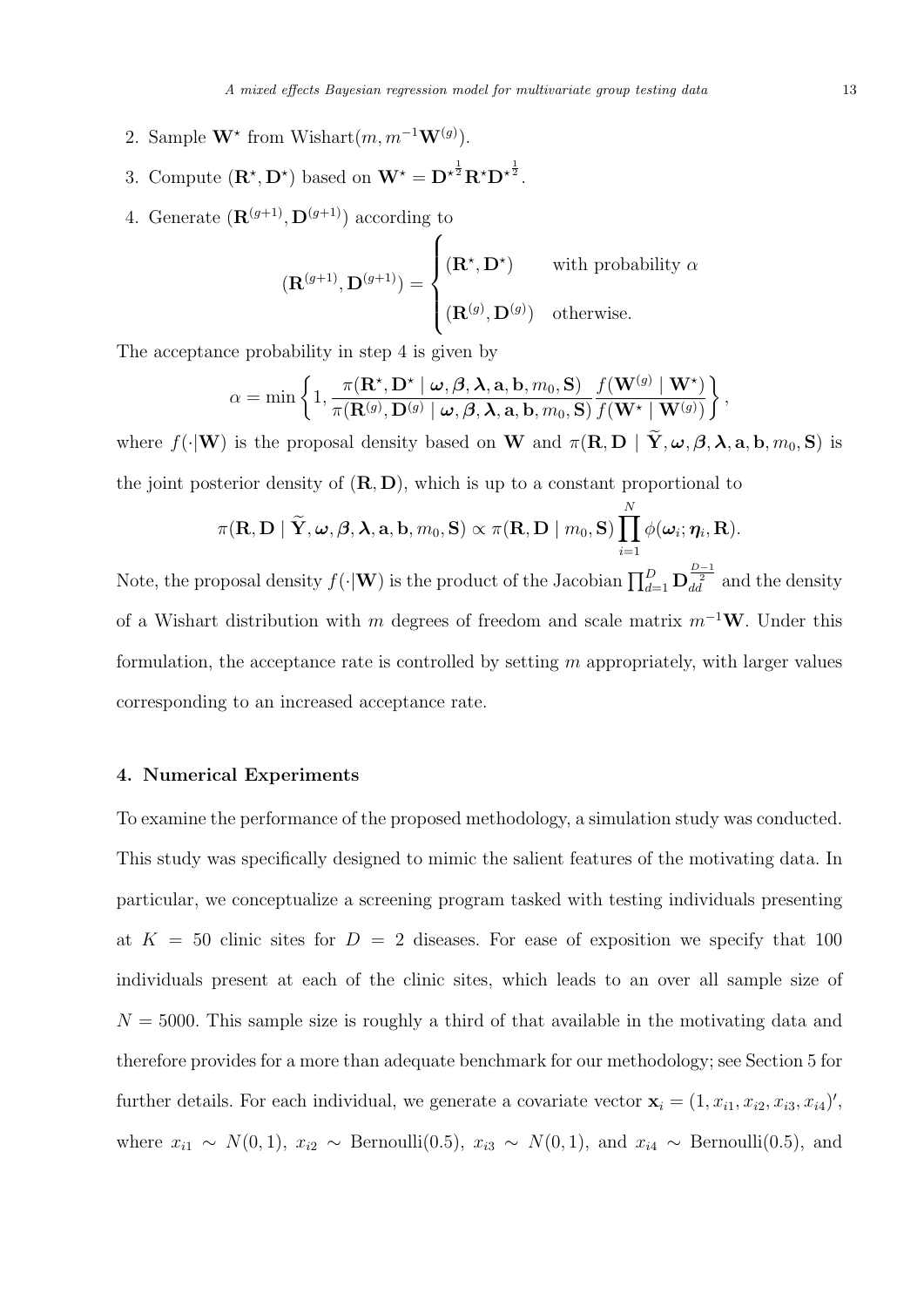#### 14 Biometrics, 000 0000

set  $\mathbf{x}_{i1} = \mathbf{x}_{i2} = \mathbf{t}_{i1} = \mathbf{t}_{i2} = \overline{\mathbf{x}}_i$ , where  $\overline{\mathbf{x}}_i$  denotes the vector of covariates  $\mathbf{x}_i$  after being standardized. The infection status for each individual was generated according to

$$
P(\widetilde{\mathbf{Y}}_i = \widetilde{\mathbf{y}}_i \mid \boldsymbol{\beta}, \boldsymbol{\lambda}, \mathbf{a}, \mathbf{b}_{(i)}, \mathbf{R}) = \int_{I_{i1}} \int_{I_{i2}} \cdots \int_{I_{iD}} \phi(\boldsymbol{\omega} | \boldsymbol{\eta}_i, \mathbf{R}) d\boldsymbol{\omega},
$$

where  $\beta_1 = (-2.0, -0.75, 0.5, 0, 0)'$ ,  $\beta_2 = (-2.5, 0, 0, 0.5, -0.25)'$ ,  $\lambda_d = (1, 0.75, 0.25, 0, 0)'$ ,  $a_d = (0.5, 0.2, 0.1, 0, 0.5, 0.2, 0.1, 0.5, 0.2, 0.5)$ , and  $R_{12} = R_{21} = 0.6$ . These specifications provide for an overall prevalence rate of about 13% and 6% for disease 1 and 2, which is in keeping with the observed prevalence rate of chlamydia and gonorrhea, respectively, in our motivating data. This data generating process was used to generate 500 independent data sets.

To simulate the testing of the aforementioned data, we implement a variant of Dorfman testing that was proposed by Tebbs et al. (2013) and is currently used by the Iowa SHL. Under this protocol, each individual is randomly assigned to a group of size 4. We note that through random assignment, we are effectively pooling individuals from different clinic sites as is the case in our motivating data. Once assignment is complete, each group is tested for both diseases simultaneously. If the group tests negative for both diseases no further testing is performed and all contributing individuals are declared negative. Alternatively, if the group tests positive for either disease (or both) it is resolved through retesting the individuals one at a time for both diseases; for further discussion see Tebbs et al. (2013). Under this protocol, we simulate the test response for the jth pool as  $Z_{jd}$  |  $\widetilde{Z}_{jd}$  ∼ Bernoulli $\{S_{e_j:d}\widetilde{Z}_{jd} + (1-\widetilde{Z}_{jd})\}$  $(S_{p_j;d})(1-\widetilde{Z}_{jd})\},\$  where  $\widetilde{Z}_{jd} = \max{\{\widetilde{Y}_{id}: i \in \mathcal{P}_j\}}.$  To specify the sensitivity and specificity of the assay, we consider 2 testing strata. The first strata  $(m = 1)$  involves testing the initial pools while the second  $(m = 2)$  involves retesting individuals one at a time to resolve positive pools. Within these strata, we set  $S_{e(1):d} = 0.95, S_{e(2):d} = 0.98, S_{p(1):d} = 0.98$ , and  $S_{p(2):d} = 0.99$ , for  $d = 1, 2$ . These specifications are representative of the accuracy of the assay used by the Iowa SHL. In this study, these parameters are treated, for simplicity, as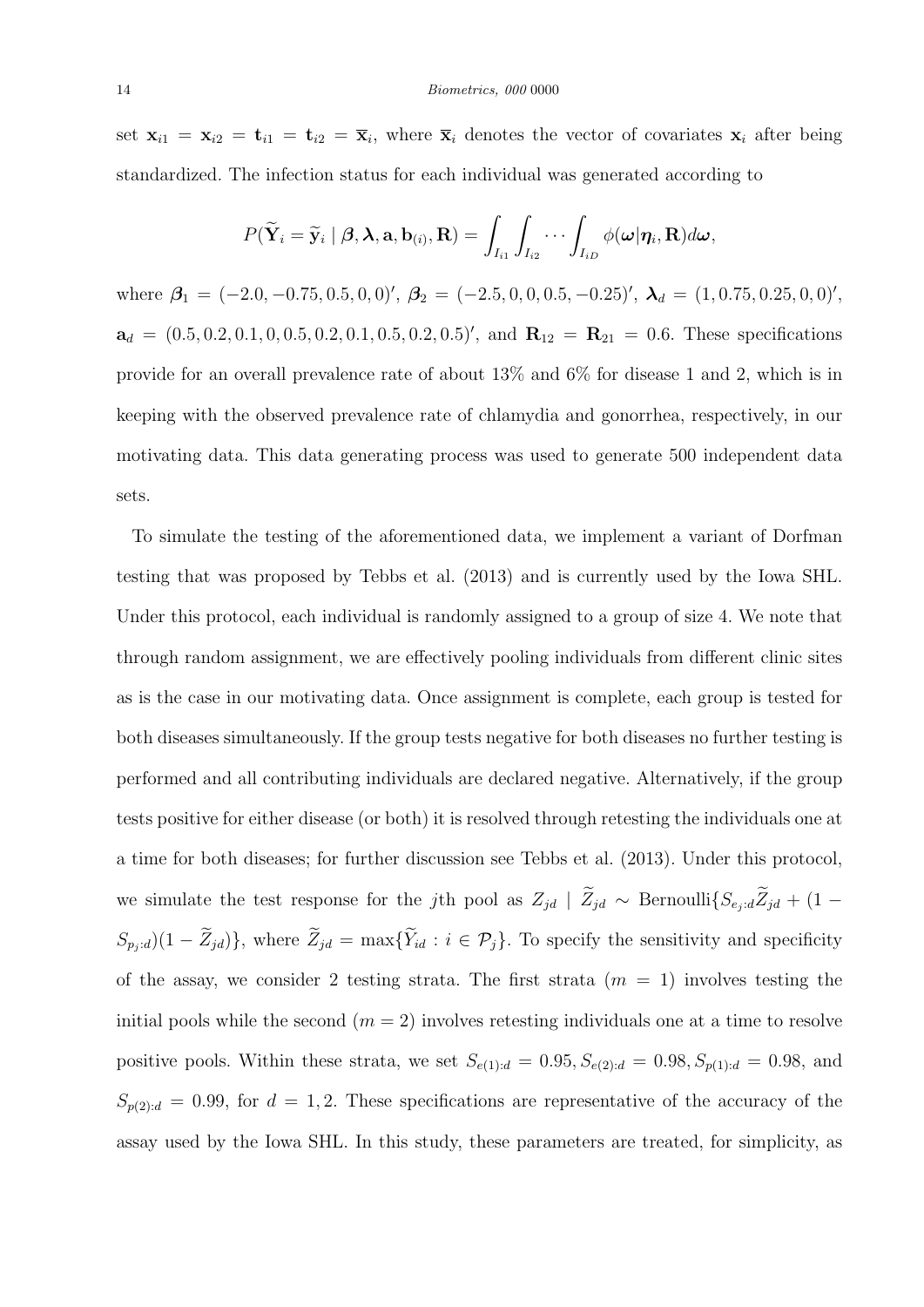known quantities. This should be the case when the diagnostic assay has been thoroughly validated. In contrast, when limited information about these parameters exist they can be estimated as is demonstrated in the data application; see Section 5.

We used the proposed methodology to analyze each of the 500 group testing data sets generated according to the methodology outlined above. In the implementation of our approach, we provided a diffuse specification of the slab distributions in the spike and slab priors by setting  $\phi_{rd}^2 = \psi_{ld}^2 = 100$ . Flat priors were specified for all mixing weights; i.e.,  $a_v = b_v = a_w = b_w = 1$ . In specifying the prior for **a**, we again note that this prior should be chosen to be somewhat informative to avoid specifying a strong a priori correlation between any two random effects; see Chen and Dunson (2003) for further discussion. Thus, we set  $\mathbf{m}_0 = \mathbf{0}, \mathbf{C}_0 = 0.5\mathbf{I}$ . To provide an uninformative specification of (3), we set the degrees of freedom to be  $m_0 = D + 1 = 3$  and the scale matrix to be  $S = I$ , where I is a  $D \times D$  identity matrix. Under these prior configurations, we used our posterior sampling algorithm to draw 100000 MCMC iterates, with every 10th iterate being retained for posterior estimation and inference after discarding the first 50000 as a burn-in. In implementing our algorithm, we set the proposal degrees of freedom in the PX-MH algorithm to be  $m = 500$ . This specification led to acceptable acceptance rates (e.g., between 20%-40%) in the considered setting. Standard MCMC diagnostics were conducted to insure convergence and point estimates of the model parameters were obtained as the empirical means of the posterior distributions.

Table 1 summarizes the findings from this simulations study. In particular, this table provides the the average bias and the sample standard deviation of the posterior mean estimates. Also provided are the average estimated posterior probabilities of inclusion for  $β$  and λ. Form these results, it is apparent that the proposed methodology provides both accurate point estimates and reliable inference for the fixed and random effects. That is, in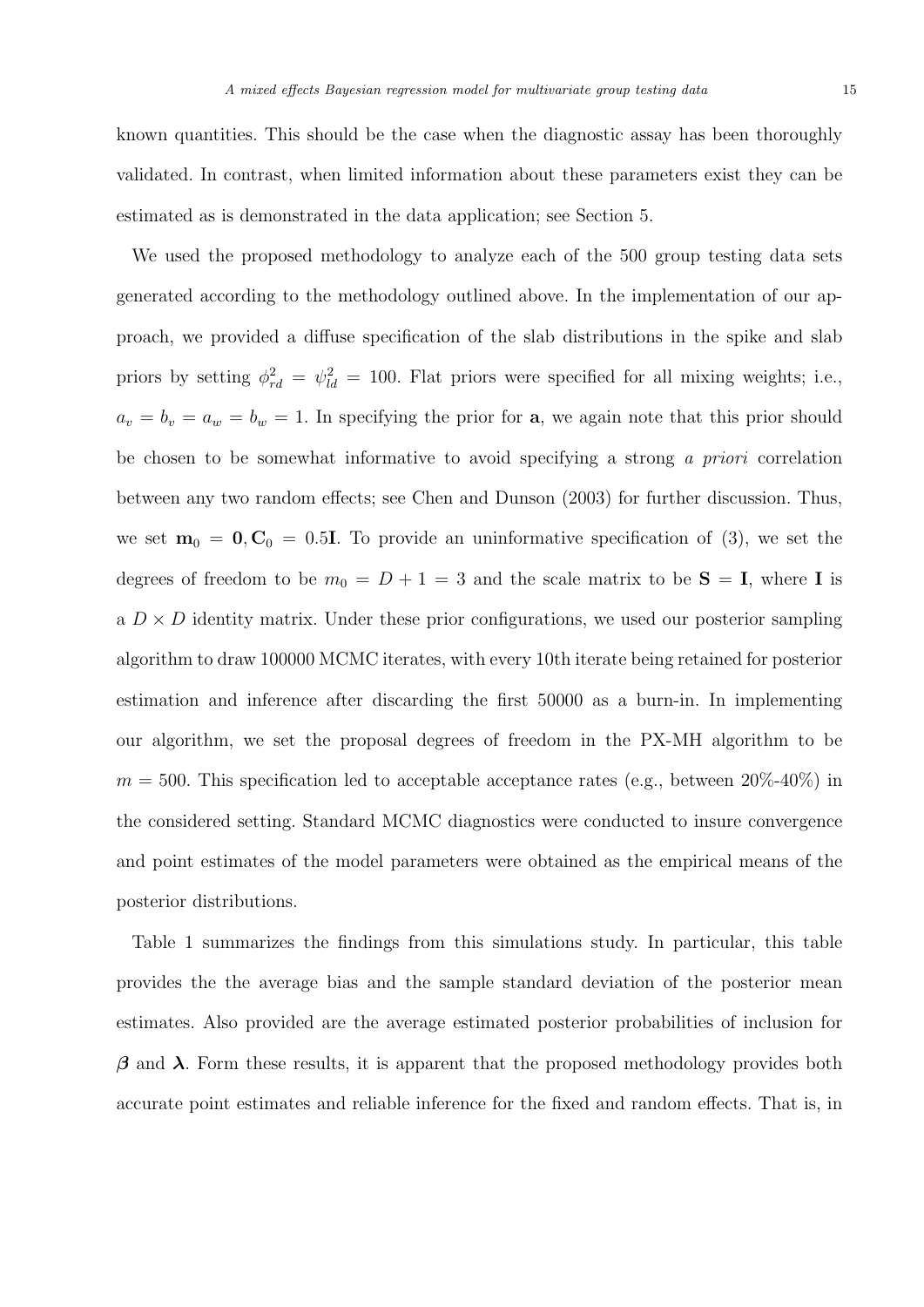practically all cases, the empirical bias and the variability in the estimates are small relative to the true value of the corresponding parameter. Moreover, these results indicate that our methodology can reliably identify the nonzero fixed and random effects. This can be seen from the average estimated posterior probabilities of inclusion. In all cases, when the true variable is nonzero (zero) our model provides a posterior probability of inclusion that is near 1 (0). Note, it is worthwhile to point out that the inflated bias in  $a_{mld}$ , for  $m = 4, 5$  and  $l = 1, ..., m-1$ , is expected. That is, these parameters are associated with the random effects components that are insignificant. As a part of the model fitting process, if  $\lambda_{ld} = 0$  then  $a_{mld}$  is effectively sampled from its prior distribution; for further details see Appendix A of Supplementary Material. As can be seen from the average estimated posterior probabilities of inclusion associated with  $\lambda$ , our model is adept at identifying the nonzero random effects. Thus,  $a_{mld}$ , for  $m = 4, 5$  and  $l = 1, ..., m-1$ , is sampled from its prior a majority of the time accounting for the observed bias. This is in no way a limitation of the proposed methodology. In summary, this simulation study was designed to evaluate the finite sample performance of the proposed methodology in settings akin to our motivating data application. The findings of this study demonstrate the efficacy of our approach and suggests that it can be used to reliably analyze the data being collected by the Iowa SHL.

[Table 1 about here.]

### 5. Iowa Data Analysis

In 2019, a total of 1,808,703 and 616,392 cases of chlamydia and gonorrhea were reported to the CDC, making these diseases the most common notifiable conditions in the United States. Moreover, the incidence rates for both of these sexually transmitted infections (STIs) have steadily increased over the last decade. Both infections are caused by bacteria, which can be passed from person-to-person during sexual contact. Given that both of these bacteria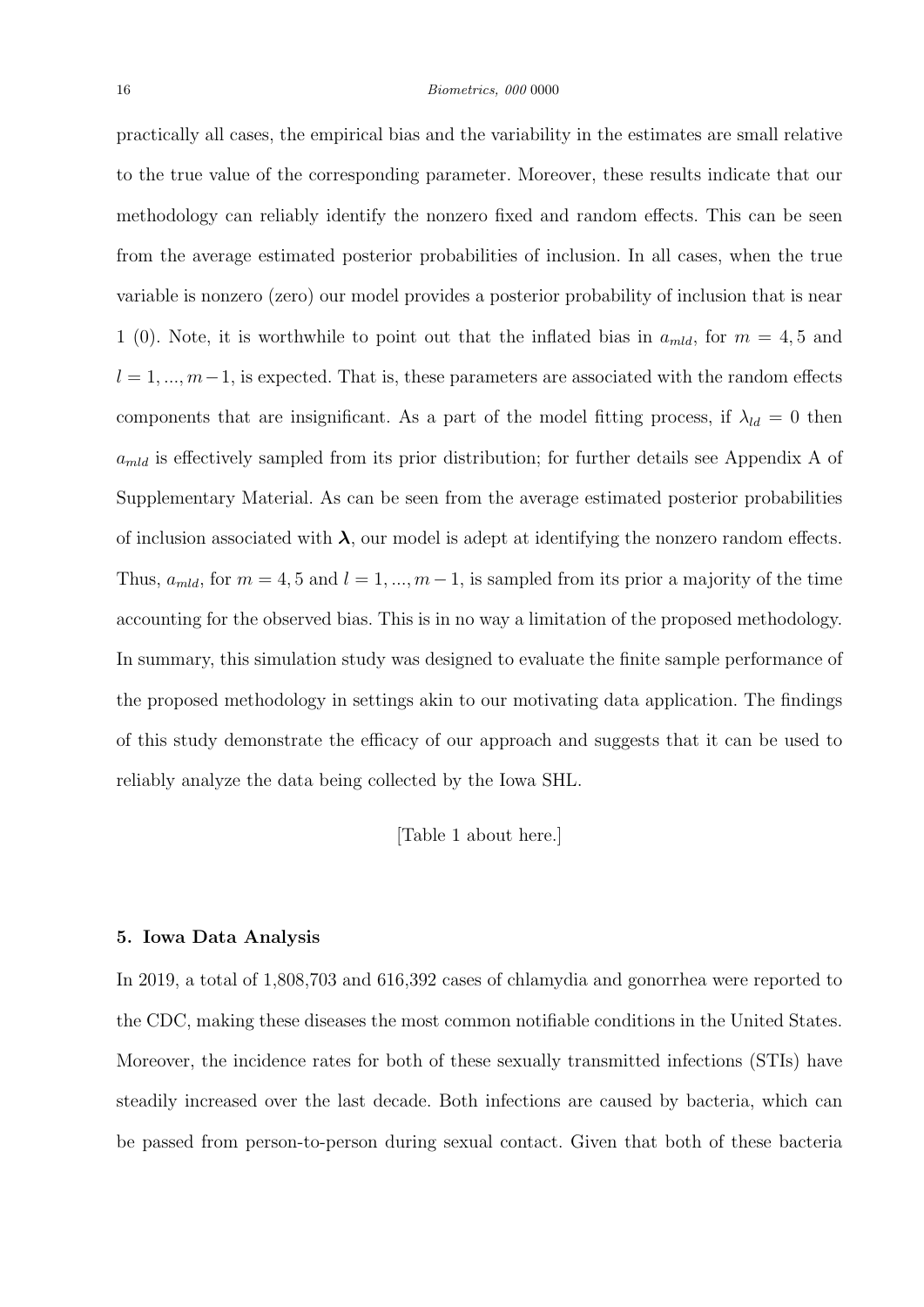have the same modes of transmission, chlamydia and gonorrhea coinfection is common. These STIs share common symptoms, with urethritis and cervicitis being the most common among men and women, respectively. However, the large majority of infections in women are asymptomatic, and if left untreated may lead to further complications; e.g., pelvic inflammatory disease, tubal factor infertility, ectopic pregnancy, chronic pelvic pain, etc. Asymptomatic infections in men are less common, but do represent an important reservoir for transmission. Generally, these STIs are curable with antibiotics, however they are becoming more difficult to treat, with some antibiotics now failing as a result of misuse and overuse. In particular, the antibiotic resistance of these STIs has increased rapidly in recent years and has reduced treatment options. Given their prevalence, the long-term sequelae of infection, and the looming threat of antibiotic resistance, these STIs pose a serious threat to public health.

For these reasons, many states have enacted screening programs for these STIs. For example, the Iowa SHL annually screens thousands of residents for these two infections. Briefly, the SHL test specimens (e.g., urine, swab, etc.) collected from individuals at different clinics sites (e.g., family planning clinics, STD testing clinics, etc.) throughout the state. Current SHL screening protocols mandate that all male specimens and female urine specimens be tested individually while all female swab specimens are tested via a modified variant of Dorfman testing (DT); for further discussion see Tebbs et al. (2013). In all testing strata, the SHL uses the Aptima Combo 2 Assay (AC2A) to test specimens (pooled or individual) for both chlamydia and gonorrhea simultaneously.

In this analysis, we seek to identify risk factors associated with these two STIs within the female population of Iowa. The available data consist of results collected on 4316 individual urine specimens, 416 individual swab specimens, and 2286 swab master pools (1 of size 2, 12 of size 3, and 2273 of size 4), as well as the test results required to resolve the positive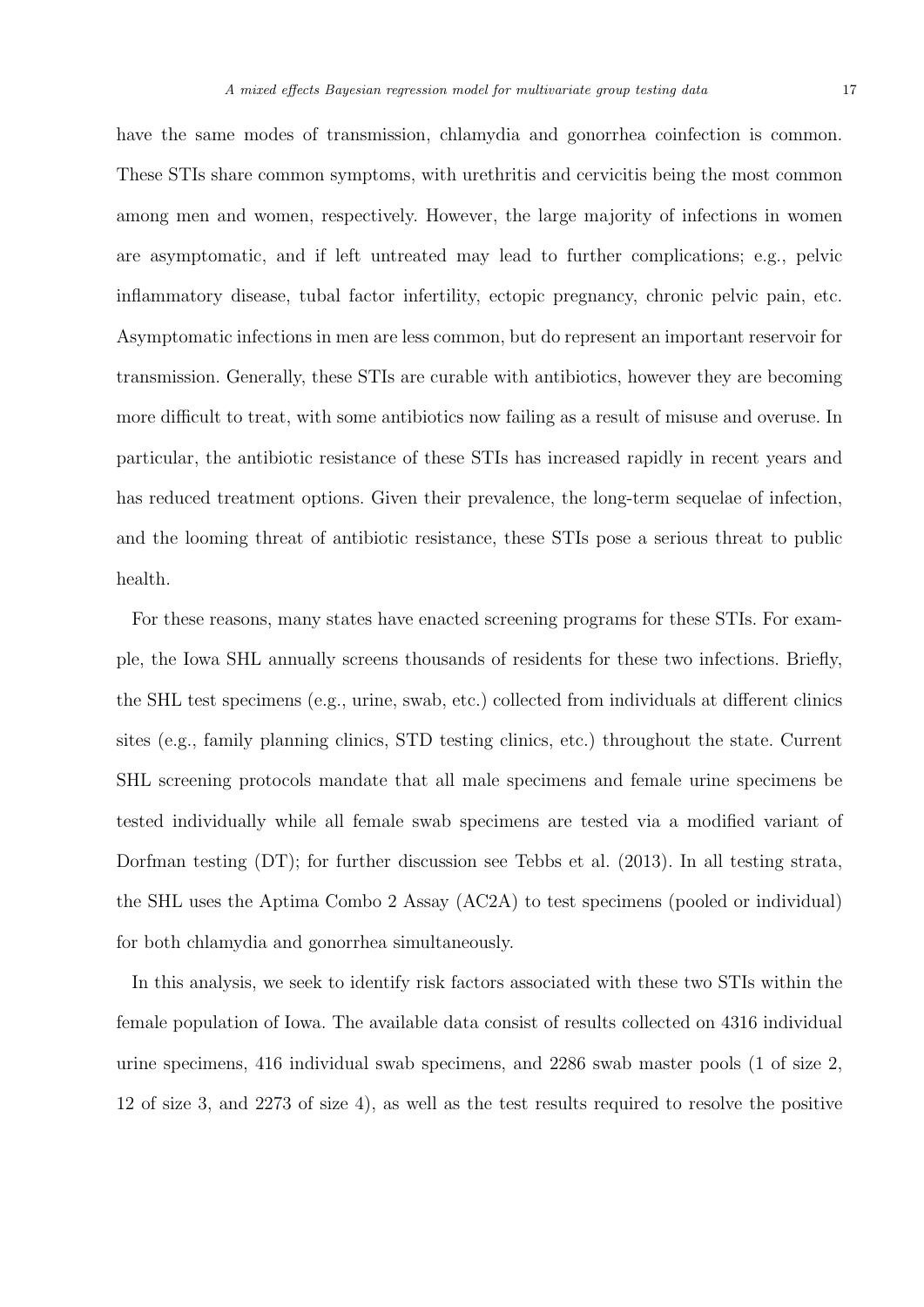master pools. Note, the group testing protocol used by the SHL mandates that all positive pools be resolved by retesting contributing individuals one-by-one for both diseases. The specimens submitted to the SHL were collected at 64 different clinic sites which were located throughout the state. In addition to the test data, several covariates were collected on each individual: age (in years, denoted by  $x_1$ ), a race indicator ( $x_2 = 1$  if Caucasian and  $x_2 = 0$ otherwise), an indicator denoting whether the patient reported a new sexual partner in the last 90 days ( $x_3 = 1$  if affirmative and  $x_3 = 0$  otherwise), an indicator denoting whether the patient reported having multiple sexual partners in the last 90 days ( $x_4 = 1$  if affirmative and  $x_4 = 0$  otherwise), an indicator denoting whether the patient reported sexual contact with an STD-positive partner in the previous year  $(x_5 = 1$  if affirmative and  $x_5 = 0$  otherwise), and an indicator denoting whether the patient presented with symptoms  $(x_6 = 1$  if affirmative and  $x_6 = 0$  otherwise). We relate the individuals' disease statuses to the available covariate information via

$$
P(\widetilde{\mathbf{Y}}_i = \widetilde{\mathbf{y}}_i \mid \boldsymbol{\beta}, \boldsymbol{\lambda}, \mathbf{a}, \mathbf{b}_{(i)}, \mathbf{R}) = \int_{I_{i1}} \int_{I_{i2}} \cdots \int_{I_{iD}} \phi(\boldsymbol{\omega} | \boldsymbol{\eta}_i, \mathbf{R}) d\boldsymbol{\omega},
$$

where  $\mathbf{x}_{i1} = \mathbf{x}_{i2} = \mathbf{t}_{i1} = \mathbf{t}_{i2} = \overline{\mathbf{x}}_i$ , where  $\overline{\mathbf{x}}_i$  denotes the vector of covariates  $\mathbf{x}_i = (1, x_{i1}, ..., x_{i6})'$ after being standardized. Standardization was used so that the spike and slab distributions have the same impact on the regression coefficients across all covariates. For each of the 64 clinics, a random effect vector  $\mathbf{b}_{kd}$  is conceptualized for each disease, with the convention that  $\mathbf{b}_{(i)d} = \mathbf{b}_{kd}$  if the *i*th individual was a patient at the *k*th clinic site.

To complete the proposed model, all prior specifications were made in the exact same fashion as was described in Section 4 with the exception of the testing assay accuracies. In this analysis, we treat the assay accuracies as unknown quantities and conceptualize three testing strata for each disease:  $S_{e(1):d}$  and  $S_{p(1):d}$  for swab specimens tested individually,  $S_{e(2):d}$  and  $S_{p(2):d}$  for urine specimens tested individually, and  $S_{e(3):d}$  and  $S_{p(3):d}$  for swab specimens tested in pools. In total, this results in 12 sensitivity and specificity parameters that have to be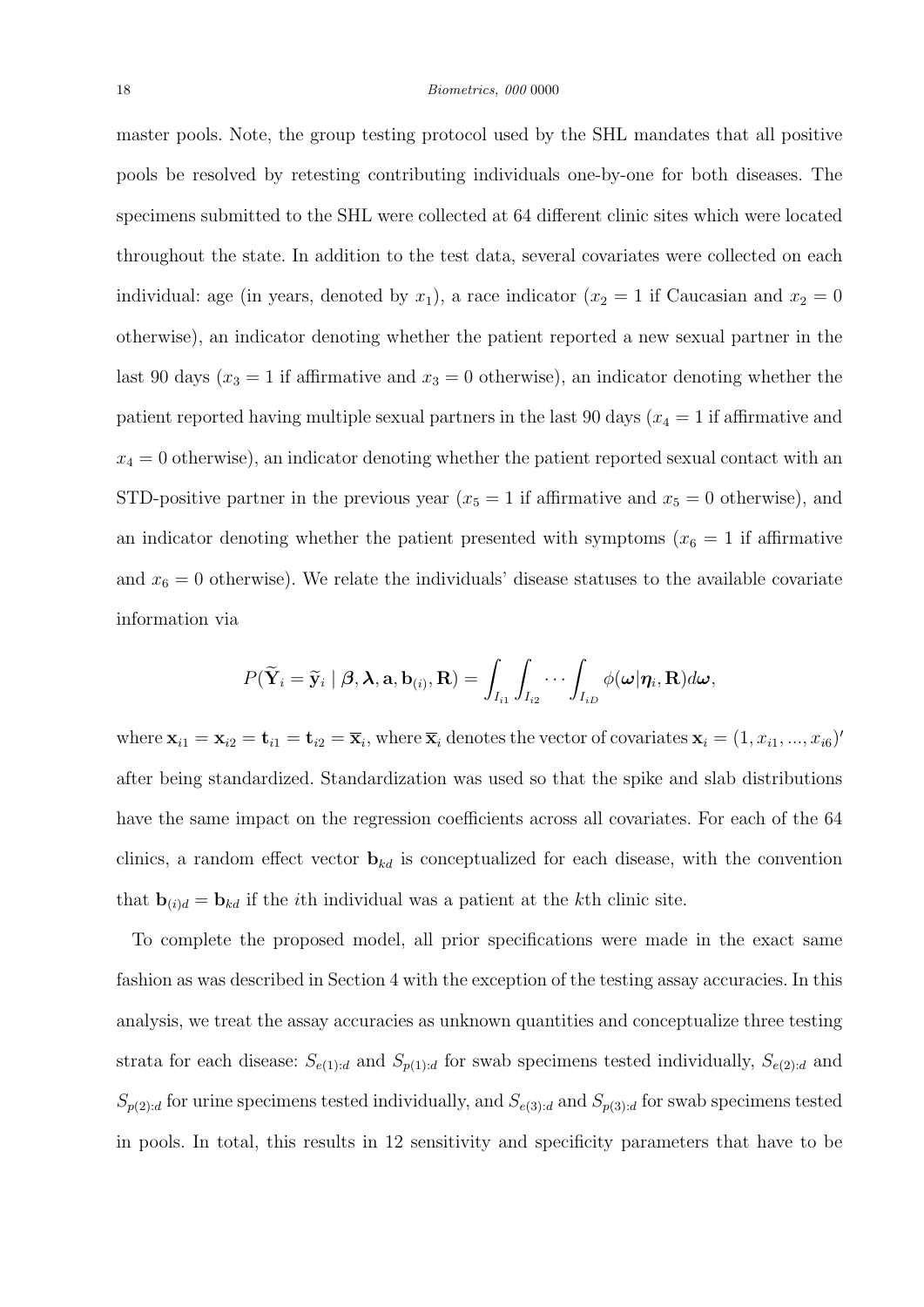estimated. To inject knowledge about the performance of the AC2A, we specify informative priors for these parameters based on the results of the validation trials conducted by Hologic; the manufacturer of the AC2A. In particular, we specify  $S_{e(m):d} \sim \text{Beta}(a_{e(m):d}, b_{e(m):d})$  and  $S_{p(m):d} \sim \text{Beta}(a_{p(m):d}, b_{p(m):d})$ , for  $m = 1, 2, 3$  and  $d = 1, 2$ , where  $a_{e(m):d}$ ,  $b_{e(m):d}$ ,  $a_{p(m):d}$ , and  $b_{p(m):d}$  were set, respectively, to the number of true positives, false negatives, true negatives, and false positives identified in the validation trial; see Table 2 for a summary of these values.

# [Table 2 about here.]

Under these prior specifications, the proposed methodology was used to analyze these data. In the implementation, we used our posterior sampling algorithm to draw 100000 MCMC iterates, with every 10th iterate being retained for posterior estimation and inference after discarding the first 50000 as a burn-in. In implementing our algorithm, we set the proposal degrees of freedom in the PX-MH algorithm to be  $m = 500$ . This specification led to an acceptance rate of approximately 20%. Standard MCMC diagnostics were conducted to insure convergence and point estimates of the model parameters were obtained as the empirical means of the posterior distributions.

# [Table 3 about here.]

# [Table 4 about here.]

Tables 3 and 4 summarize the findings from this study for chlamydia and gonorrhea, respectively. This summary includes estimates of the posterior mean and standard deviation for all model parameters and estimates of the posterior probabilities of inclusion for the fixed and random effects. The direction of the estimates of the fixed effects are expected in light of known epidemiological patterns of chlamydia and gonorrhea infections. That is, the risk of chlamydia infection tends to decrease with age and Caucasian females are associated with a lower risk for both diseases when compared to females of other races. In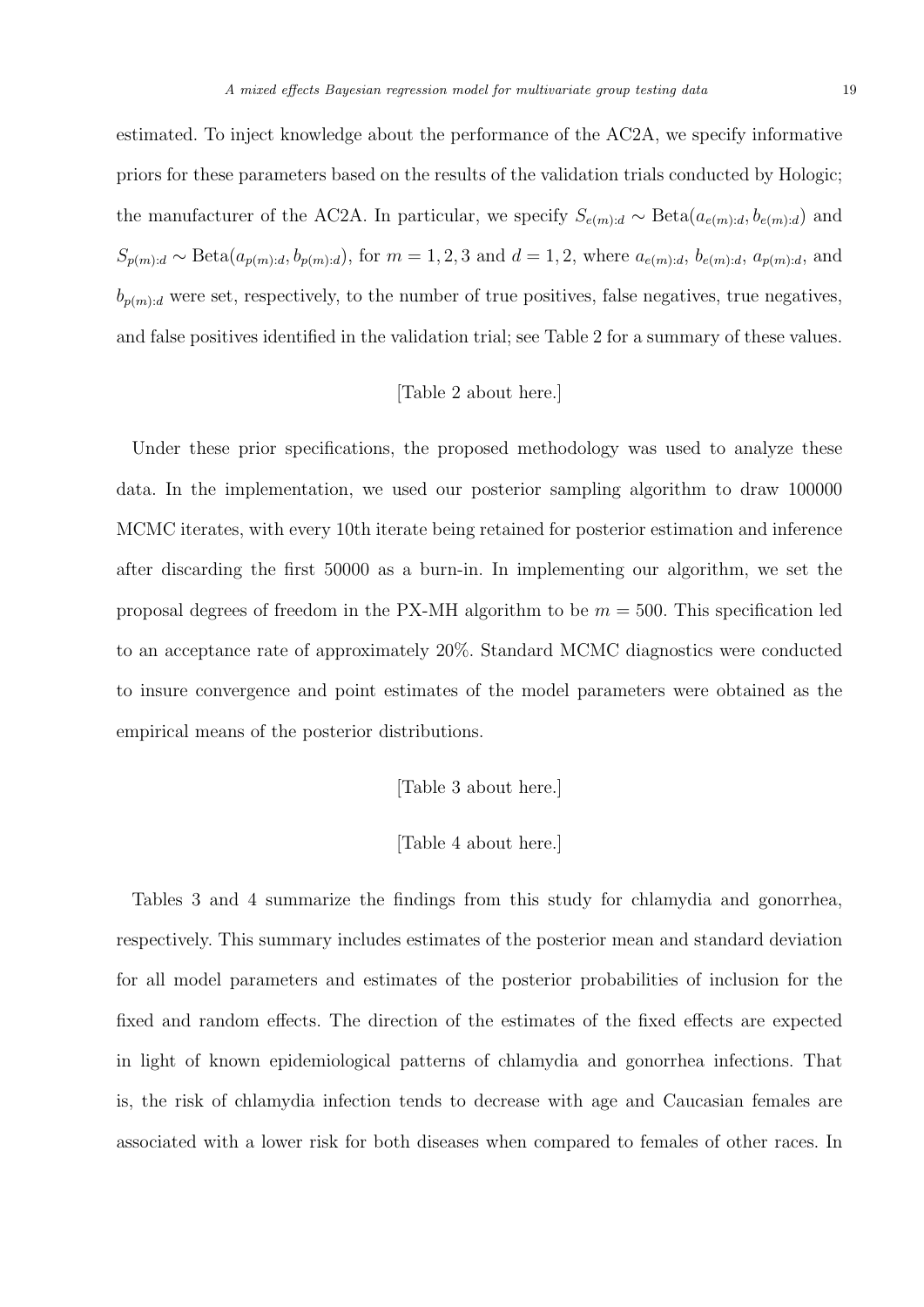contrast, having contact with STDs is strongly associated with an increased risk. Our analysis also identifies the random intercept parameter for both diseases, and the random effect for new sexual partner associated with chlamydia, to be strongly significant indicating clear evidence of heterogeneity across the clinics throughout the state. The posterior mean and standard deviation of  $\mathbb{R}_{12}$  was 0.46 and 0.04, respectively. This finding is again expected since chlamydia and gonorrhea coinfection is common. Further, this finding reinforces previous findings suggesting the same; e.g., see XXX.

## 6. Discussion

We have proposed a general Bayesian methodology that can be used to fit a mixed multivariate probit model to data arising from any group testing protocol that makes use of a multiplex assay. The proposed model directly acknowledges the correlation that may exist between the latent disease statuses as well as the heterogeneity that could exist across population subgroups. To facilitate automated variable selection in both the mixed and random effects, we elicit spike and slab priors. Through data augmentation steps we derive a posterior sampling algorithm that can be used to fit the proposed model. The posterior sampling algorithm consists entirely of Gibbs steps with all but one involving sampling from common distributions. The finite sample performance of the proposed approach was demonstrated via numerical experiments. Further, the proposed methodology was used to identify risk factor of chlamydia and gonorrhea through analyzing screening data collected by the State Hygienic Laboratory in Iowa. To further disseminate this work, code that implements all aspects of this work has been prepared and is available on request.

### Acknowledgements

We thank Jeffrey Benfer, Dr. Lucy DesJardin, and Kristofer Eveland at the State Hygienic Laboratory (University of Iowa). This work was funded by Grant R01 AI121351 from the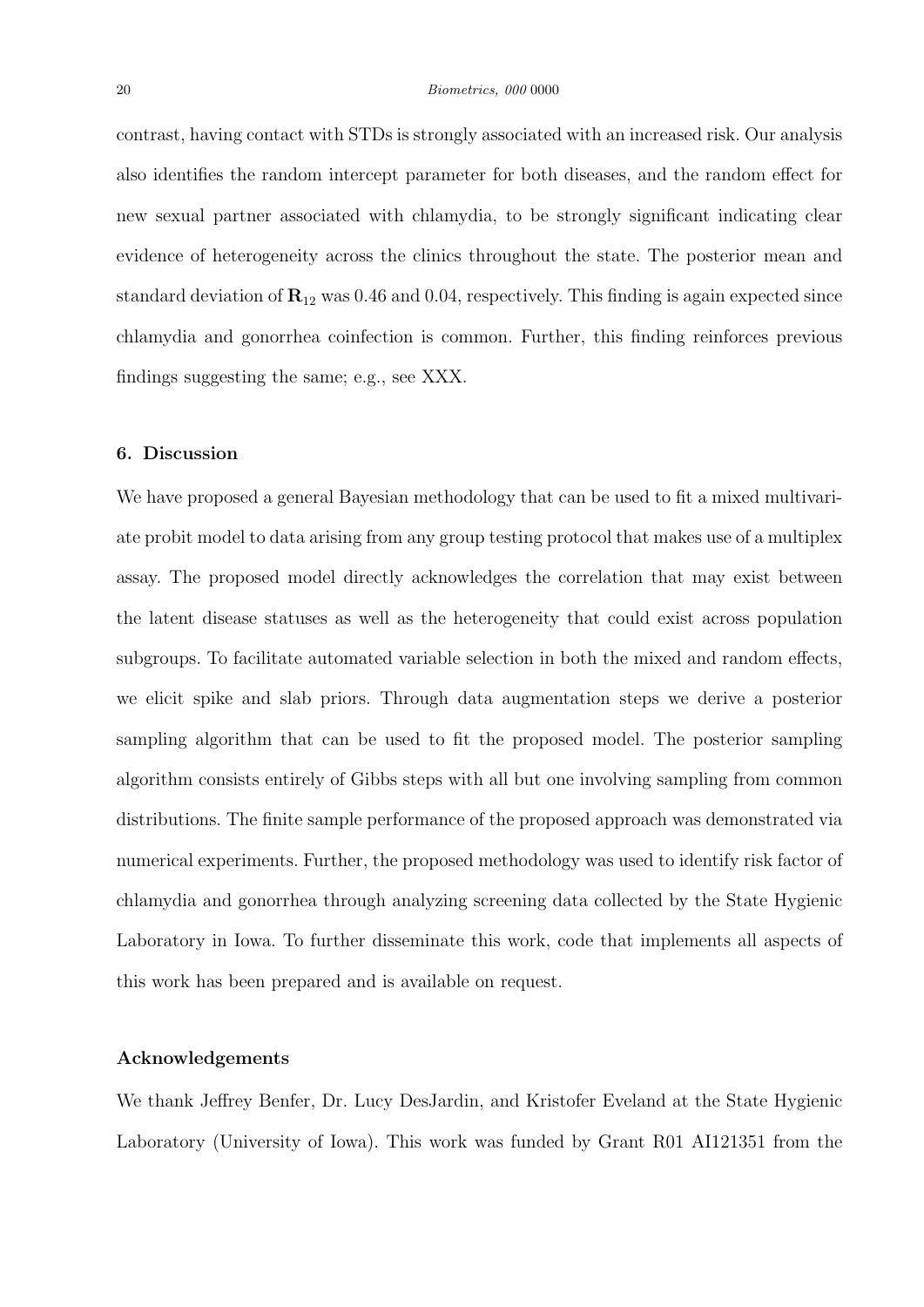National Institutes of Health. Dr. McMahan also acknowledges the support of Grant OIA-1826715 from the National Science Foundation.

# References

- Albert, J. H. and Chib, S. (1993). Bayesian analysis of binary and polychotomous response data. Journal of the American statistical Association 88, 669–679.
- Bilder, C. R., Tebbs, J. M., and McMahan, C. S. (2019). Informative group testing for multiplex assays. Biometrics 75, 278–288.
- Chen, Z. and Dunson, D. (2003). Random effects selection in linear mixed models. Biometrics 59, 762–769.
- Chib, S. and Greenberg, E. (1998). Analysis of multivariate probit models. Biometrika 85, 347–361.
- Delaigle, A. and Hall, P. (2012). Nonparametric regression with homogeneous group testing data. The Annals of Statistics  $40, 131 - 158$ .
- Delaigle, A., Hall, P., and Wishart, J. (2014). New approaches to non-and semi-parametric regression for univariate and multivariate group testing data. Biometrika 101, 567–585.
- Delaigle, A. and Meister, A. (2011). Nonparametric regression analysis for group testing data. Journal of the American Statistical Association 106, 640–650.
- Demidenko, E. (2013). Mixed models: theory and applications with R. John Wiley & Sons.
- Dhand, N., Johnson, W., and Toribio, J. (2010). A Bayesian approach to estimate OJD prevalence from pooled fecal samples of variable pool size. Journal of Agricultural, Biological, and Environmental statistics 15, 452–473.
- Farrington, C. (1992). Estimating prevalence by group testing using generalized linear models. *Statistics in medicine* **11**, 1591–1597.
- Heffernan, A., Aylward, L., Toms, L., Sly, P., Macleod, M., and Mueller, J. (2014). Pooled biological specimens for human biomonitoring of environmental chemicals: opportunities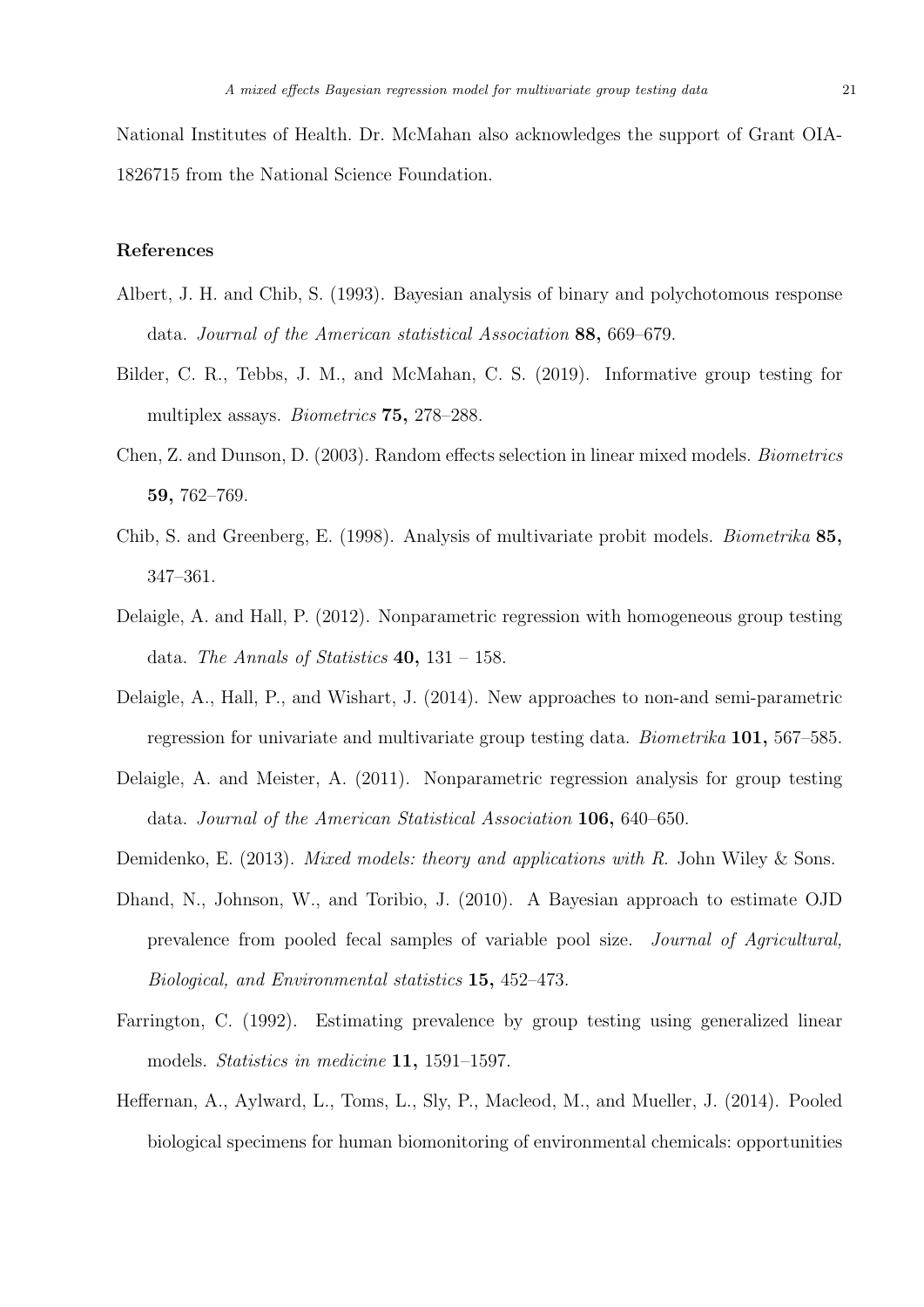and limitations. Journal of Exposure Science and Environmental Epidemiology 24, 225– 232.

- Hou, P., Tebbs, J. M., Bilder, C. R., and McMahan, C. S. (2017). Hierarchical group testing for multiple infections. Biometrics 73, 656–665.
- Hou, P., Tebbs, J. M., Wang, D., McMahan, C. S., and Bilder, C. R. (2020). Array testing for multiplex assays. Biostatistics 21, 417–431.
- Hughes-Oliver, J. (2006). Pooling experiments for blood screening and drug discovery. Screening: Methods for Experimentation in Industry, Drug Discovery, and Genetics, Springer New York pages 48–68.
- Hughes-Oliver, J. M. and Rosenberger, W. F. (2000). Efficient estimation of the prevalence of multiple rare traits. Biometrika 87, 315–327.
- Hung, M. and Swallow, W. H. (1999). Robustness of group testing in the estimation of proportions. Biometrics 55, 231–237.
- Joyner, C. N., McMahan, C. S., Tebbs, J. M., and Bilder, C. R. (2020). From mixed effects modeling to spike and slab variable selection: A bayesian regression model for group testing data. Biometrics 76, 913–923.
- Kainkaryam, R. M. and Woolf, P. J. (2009). Pooling in high-throughput drug screening. Current opinion in drug discovery  $\mathcal C$  development 12, 339.
- Kim, H., Hudgens, M., Dreyfuss, J., Westreich, D., and Pilcher, C. (2007). Comparison of group testing algorithms for case identification in the presence of test error. Biometrics 63, 1152–1163.
- Kleinman, S., Strong, D., Tegtmeier, G., Holland, P., Gorlin, J., Cousins, C., Chiacchierini, R., and Pietrelli, L. (2005). Hepatitis b virus (HBV) DNA screening of blood donations in minipools with the COBAS ampliscreen HBV test. Transfusion 45, 1247–1257.

Krajden, M., Cook, D., Mak, A., Chu, K., Chahil, N., Steinberg, M., Rekart, M., and Gilbert,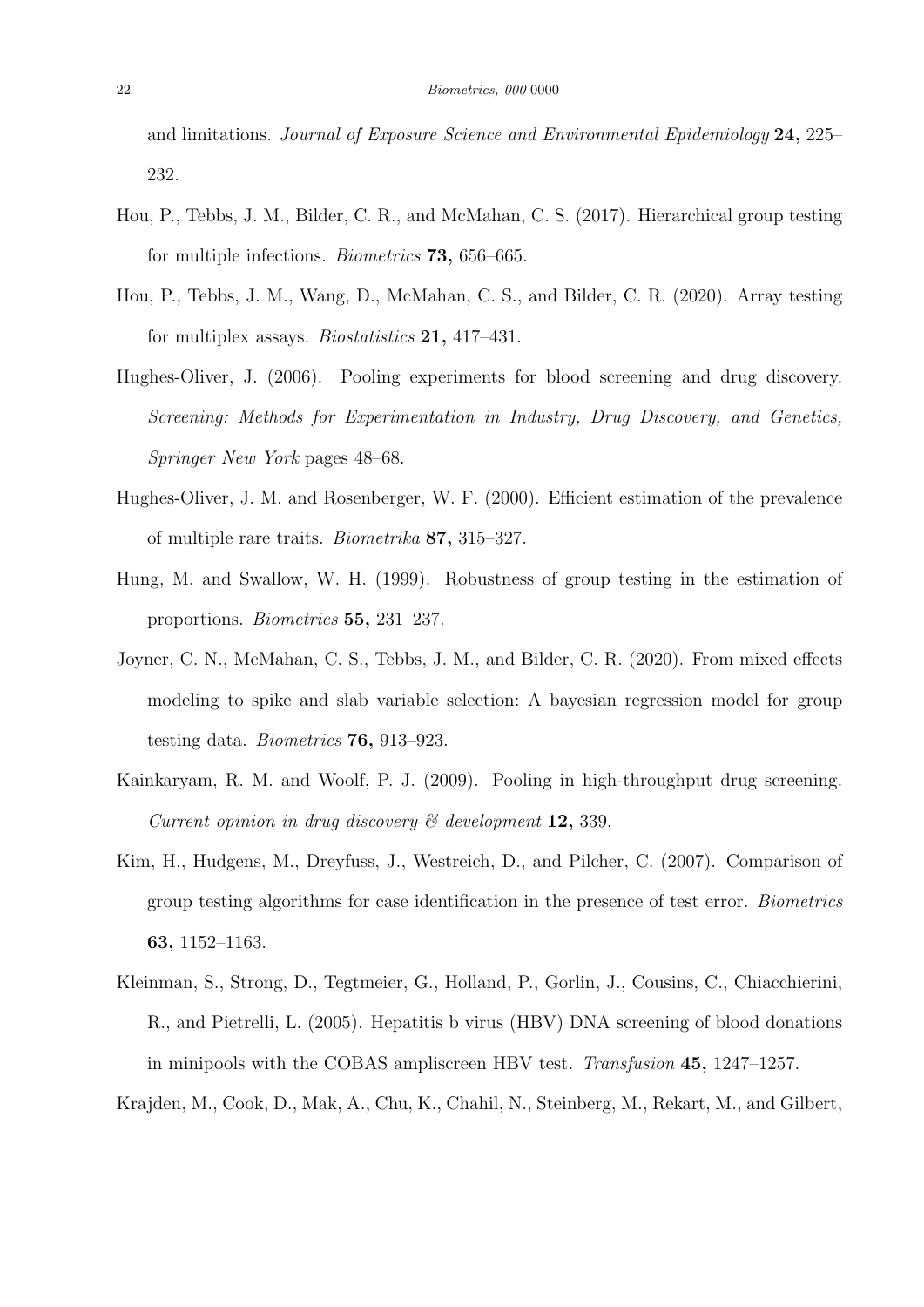M. (2014). Pooled nucleic acid testing increases the diagnostic yield of acute HIV infections in a high-risk population compared to 3rd and 4th generation HIV enzyme immunoassays. Journal of Clinical Virology 61, 132–137.

- Lewis, J. L., Lockary, V. M., and Kobic, S. (2012). Cost savings and increased efficiency using a stratified specimen pooling strategy for chlamydia trachomatis and neisseria gonorrhoeae. Sexually transmitted diseases 39, 46–48.
- Lin, J., Wang, D., and Zheng, Q. (2019). Regression analysis and variable selection for two-stage multiple-infection group testing data. Statistics in medicine 38, 4519–4533.
- Liu, Y., McMahan, C. S., Tebbs, J. M., Gallagher, C. M., and Bilder, C. R. (2021). Generalized additive regression for group testing data. Biostatistics 22, 873–889.
- McMahan, C., Tebbs, J., Hanson, T., and Bilder, C. (2017). Bayesian regression for group testing data. Biometrics 73, 1443–1452.
- Sarov, B., Novack, L., Beer, N., Safi, J., Soliman, H., Pliskin, J., Litvak, E., Yaari, A., and Shinar, E. (2007). Feasibility and cost–benefit of implementing pooled screening for hcvag in small blood bank settings. Transfusion Medicine 17, 479–487.
- Speybroeck, N., Williams, C., Lafia, K., Devleesschauwer, B., and Berkvens, D. (2012). Estimating the prevalence of infections in vector populations using pools of samples. Medical and Veterinary Entomology 26, 361–371.
- Tebbs, J. M., McMahan, C. S., and Bilder, C. R. (2013). Two-stage hierarchical group testing for multiple infections with application to the infertility prevention project. Biometrics 69, 1064–1073.
- Vansteelandt, S., Goetghebeur, E., and Verstraeten, T. (2000). Regression models for disease prevalence with diagnostic tests on pools of serum samples. Biometrics 56, 1126–1133.
- Wagner, H. and Duller, C. (2012). Bayesian model selection for logistic regression models with random intercept. Computational Statistics  $\mathcal{B}$  Data Analysis 56, 1256–1274.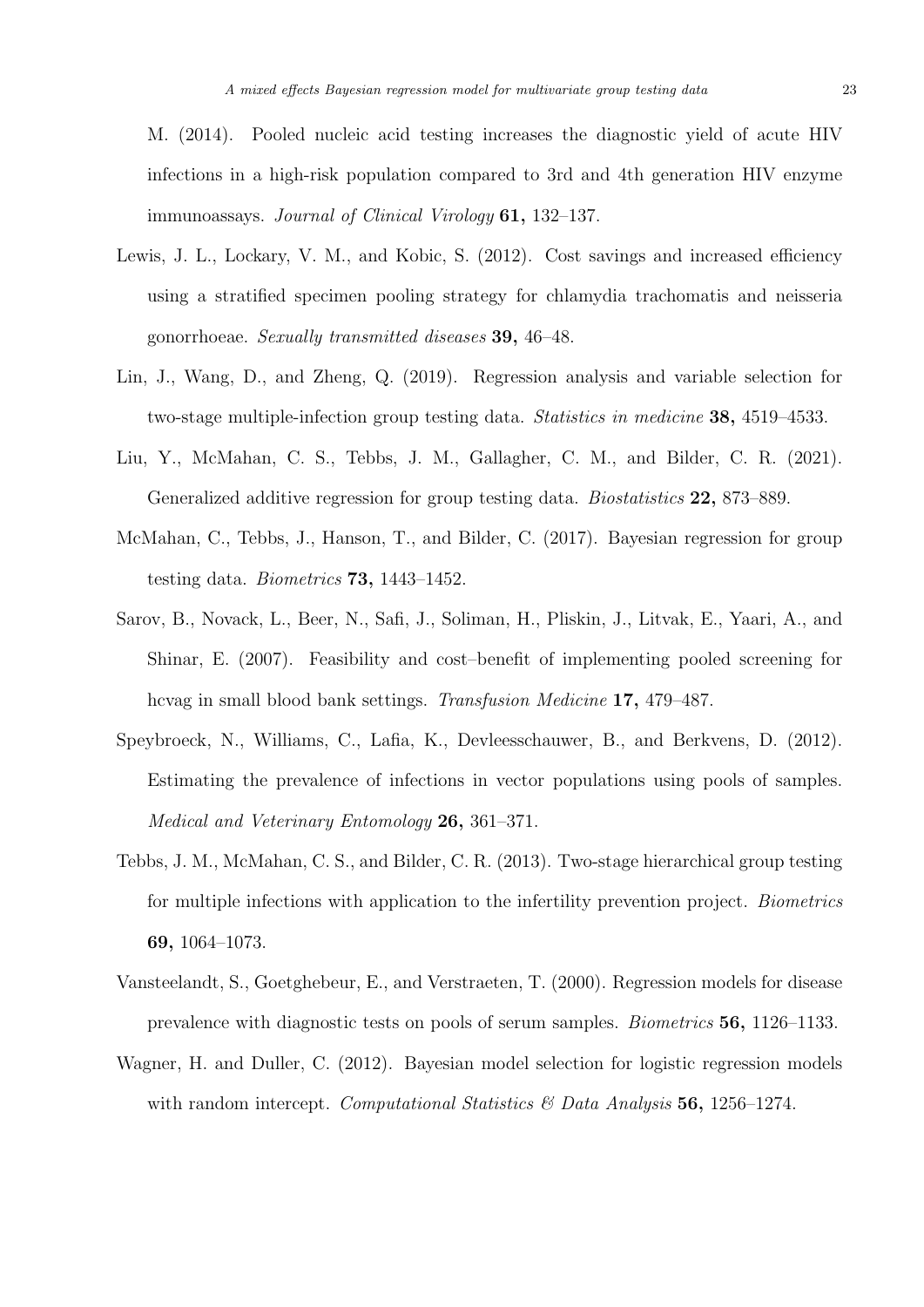- Wang, D., McMahan, C., Gallagher, C., and Kulasekera, K. (2014). Semiparametric group testing regression models. Biometrika 101, 587–598.
- Wang, D., Zhou, H., and Kulasekera, K. B. (2013). A semi-local likelihood regression estimator of the proportion based on group testing data. Journal of Nonparametric Statistics 25, 209–221.
- Warasi, M. S., Tebbs, J. M., McMahan, C. S., and Bilder, C. R. (2016). Estimating the prevalence of multiple diseases from two-stage hierarchical pooling. Statistics in medicine 35, 3851–3864.
- Xie, M. (2001). Regression analysis of group testing samples. Statistics in Medicine 20, 1957–1969.
- Zhang, B., Bilder, C. R., and Tebbs, J. M. (2013). Regression analysis for multiple-disease group testing data. Statistics in medicine 32, 4954–4966.
- Zhang, X., Boscardin, W. J., and Belin, T. R. (2006). Sampling correlation matrices in Bayesian models with correlated latent variables. Journal of Computational and Graphical Statistics 15, 880–896.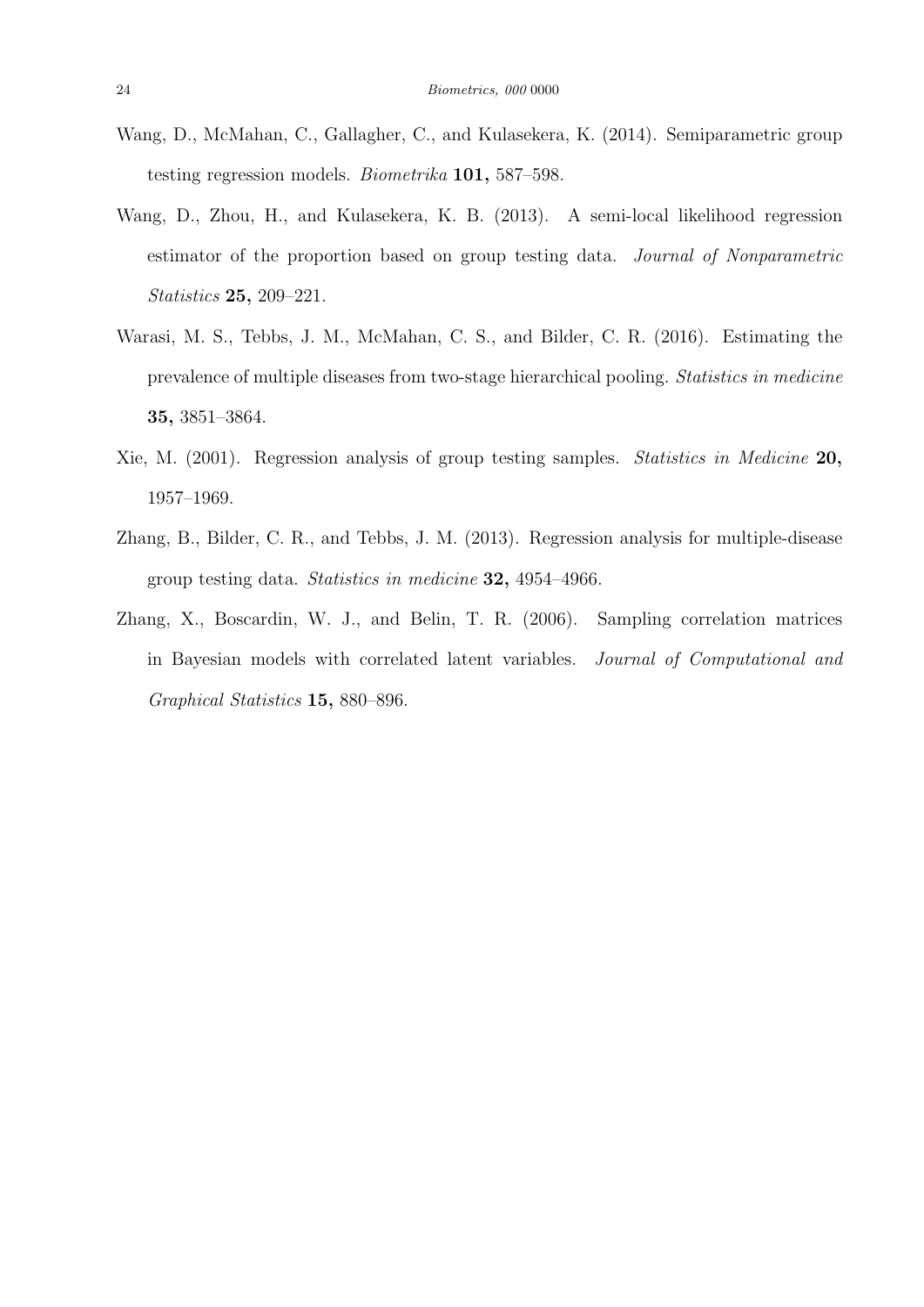Table 1 Simulation results. This summary includes the average bias of the posterior mean estimates (Bias), the sample standard deviation of the estimates (SSD), and the average estimated posterior probability of inclusion (PI). The total number of individuals is  $N = 5000$  with a common group size of 4.

| Disease 1             |             |            |                          | Disease 2             |             |            |                          |  |
|-----------------------|-------------|------------|--------------------------|-----------------------|-------------|------------|--------------------------|--|
| Parameter             | <b>Bias</b> | <b>SSD</b> | PI                       | Parameter             | <b>Bias</b> | <b>SSD</b> | PI                       |  |
| $\beta_{11} = -2$     | 0.01        | 0.16       | 1.00                     | $\beta_{12} = -2.5$   | $-0.01$     | 0.16       | 1.00                     |  |
| $\beta_{21} = -0.75$  | 0.00        | 0.13       | 1.00                     | $\beta_{22}=0$        | 0.00        | 0.02       | 0.03                     |  |
| $\beta_{31} = 0.5$    | 0.00        | 0.06       | 1.00                     | $\beta_{32} = 0$      | 0.00        | 0.01       | 0.02                     |  |
| $\beta_{41} = 0$      | 0.00        | 0.00       | 0.01                     | $\beta_{42} = 0.5$    | 0.00        | 0.03       | 1.00                     |  |
| $\beta_{51} = 0$      | 0.00        | 0.00       | 0.01                     | $\beta_{52} = -0.25$  | 0.00        | 0.03       | 1.00                     |  |
| $\lambda_{11}=1$      | 0.04        | 0.14       | 1.00                     | $\lambda_{12}=1$      | 0.06        | 0.14       | 1.00                     |  |
| $\lambda_{21} = 0.75$ | 0.02        | 0.09       | 1.00                     | $\lambda_{22} = 0.75$ | 0.01        | 0.09       | 1.00                     |  |
| $\lambda_{31} = 0.25$ | $-0.01$     | 0.05       | 1.00                     | $\lambda_{32} = 0.25$ | $-0.01$     | 0.05       | 0.99                     |  |
| $\lambda_{41}=0$      | 0.00        | 0.00       | 0.01                     | $\lambda_{42}=0$      | 0.00        | 0.00       | 0.01                     |  |
| $\lambda_{51}=0$      | 0.00        | 0.00       | 0.01                     | $\lambda_{52}=0$      | 0.00        | 0.01       | 0.01                     |  |
| $a_{211} = 0.5$       | $-0.01$     | 0.18       | $\overline{\phantom{0}}$ | $a_{212}=0.5$         | $-0.01$     | 0.19       |                          |  |
| $a_{311} = 0.2$       | $-0.01$     | 0.24       |                          | $a_{312} = 0.2$       | $-0.01$     | 0.24       |                          |  |
| $a_{411}=0.1\,$       | $-0.10$     | 0.01       | $\overline{\phantom{0}}$ | $a_{412}=0.1$         | $-0.10$     | 0.02       | $\overline{\phantom{0}}$ |  |
| $a_{511} = 0.0$       | 0.00        | 0.02       |                          | $a_{512}=0.0$         | 0.00        | 0.06       |                          |  |
| $a_{321} = 0.5$       | 0.00        | 0.23       | $\overline{\phantom{0}}$ | $a_{322}=0.5$         | 0.00        | 0.21       | $\overline{\phantom{0}}$ |  |
| $a_{421} = 0.2$       | $-0.20$     | 0.01       |                          | $a_{422}=0.2$         | $-0.20$     | 0.01       | $\overline{\phantom{0}}$ |  |
| $a_{521} = 0.1$       | $-0.10$     | 0.01       | $\overline{\phantom{0}}$ | $a_{522} = 0.1$       | $-0.10$     | 0.02       | $\overline{\phantom{0}}$ |  |
| $a_{431} = 0.5$       | $-0.50$     | 0.01       |                          | $a_{432}=0.5$         | $-0.50$     | 0.01       |                          |  |
| $a_{531} = 0.2$       | $-0.20$     | 0.02       |                          | $a_{532} = 0.2$       | $-0.20$     | 0.01       |                          |  |
| $a_{541} = 0.5$       | $-0.50$     | 0.01       |                          | $a_{542} = 0.5$       | $-0.50$     | 0.01       |                          |  |
| $R12 = 0.6$           | $-0.16$     | 0.04       |                          |                       |             |            |                          |  |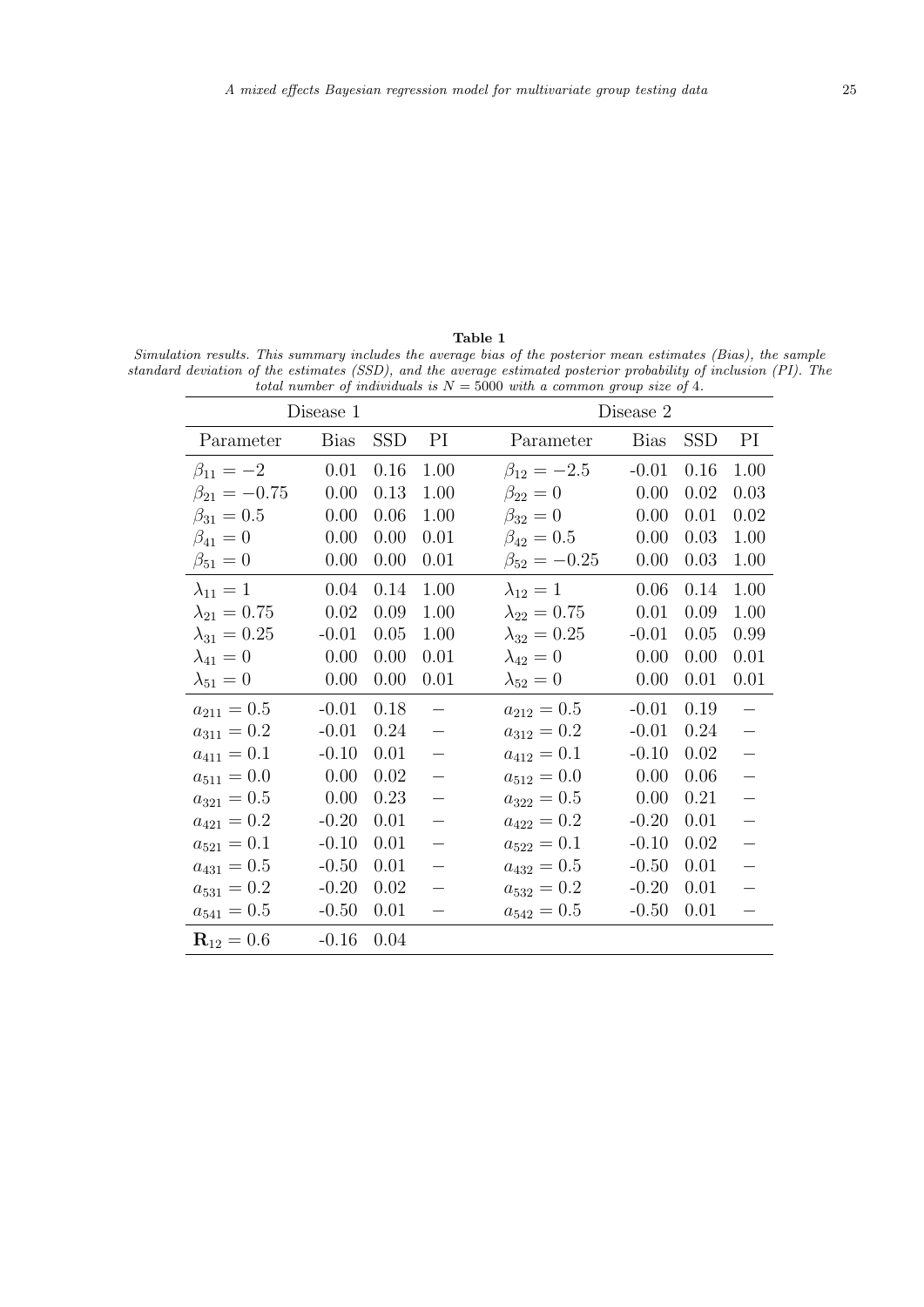Table 2 Data application. Presented are the true positive (TP), false negative (FN), true negative (TN), and false positive (FP) cases observed in the validation trials conducted by Hologic to examine the efficacy of the AC2A stratified by specimen type. Note, the priors for both bool and individual specimen were set using these values.

| Specimen | Chlamydia |  |                | Gonorrhea |  |  |                |    |
|----------|-----------|--|----------------|-----------|--|--|----------------|----|
| Type     |           |  | TP FN TN       | <b>FP</b> |  |  | TP FN TN       | FP |
| Swab     |           |  | 195 28 1154 12 |           |  |  | 126 17 1335 1  |    |
| Urine    |           |  | 197 13 1170 11 |           |  |  | 116 10 1347 11 |    |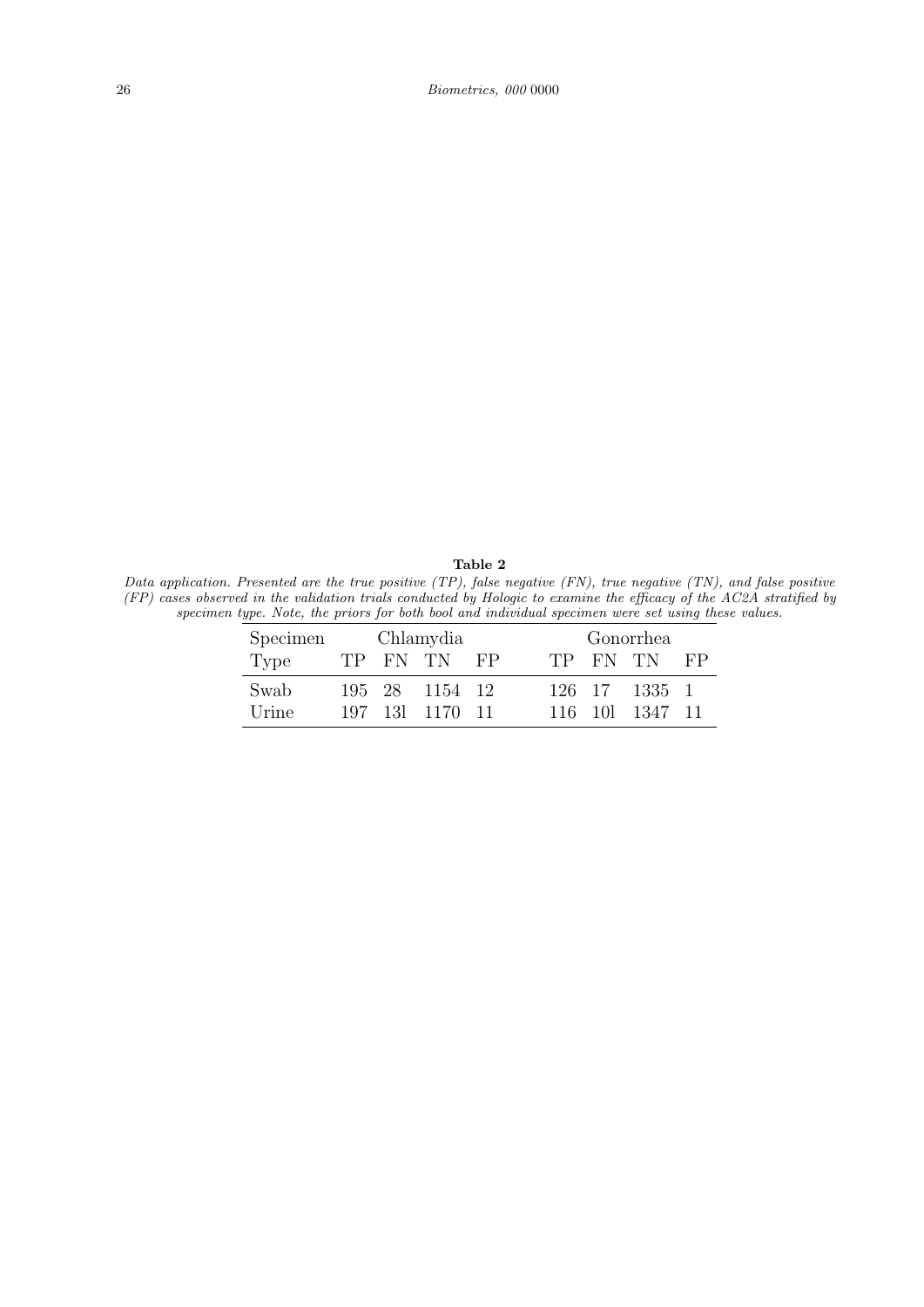Table 3 Data application. This summaries the findings pertaining to chlamydia risk factors. This summary includes the posterior mean estimate (EST), posterior standard deviation estimate (ESD), and the posterior probability of inclusion (PI).

|                | $i$ - <i>iu</i> - <i>iusivii</i> $\left($ <i>i</i> <sub>1</sub> <i>i</i> . |            |            |      |
|----------------|----------------------------------------------------------------------------|------------|------------|------|
| Parameter      | Description                                                                | <b>EST</b> | <b>ESD</b> | PI   |
| $\beta_{11}$   | Intercept                                                                  | $-1.46$    | 0.03       | 1.00 |
| $\beta_{12}$   | Age                                                                        | $-0.23$    | 0.02       | 1.00 |
| $\beta_{13}$   | Race                                                                       | $-0.04$    | 0.03       | 0.66 |
| $\beta_{14}$   | New partner                                                                | 0.02       | 0.03       | 0.29 |
| $\beta_{15}$   | Multiple partners                                                          | 0.03       | 0.03       | 0.44 |
| $\beta_{16}$   | Contact with STD                                                           | 0.15       | 0.01       | 1.00 |
| $\beta_{17}$   | Symptoms                                                                   | 0.00       | 0.02       | 0.09 |
| $\lambda_{11}$ | Intercept                                                                  | 0.16       | 0.03       | 1.00 |
| $\lambda_{12}$ | Age                                                                        | 0.00       | 0.01       | 0.01 |
| $\lambda_{13}$ | Race                                                                       | 0.00       | 0.00       | 0.00 |
| $\lambda_{14}$ | New partner                                                                | 0.06       | 0.05       | 0.70 |
| $\lambda_{15}$ | Multiple partners                                                          | 0.00       | 0.01       | 0.07 |
| $\lambda_{16}$ | Contact with STD                                                           | 0.00       | 0.00       | 0.01 |
| $\lambda_{17}$ | Symptoms                                                                   | 0.00       | 0.00       | 0.00 |
| $S_{e(1):1}$   | Swab individual                                                            | 0.98       | 0.00       |      |
| $S_{e(2):1}$   | Urine individual                                                           | 0.99       | 0.00       |      |
| $S_{e(3):1}$   | Swab pool                                                                  | 0.99       | 0.00       |      |
| $S_{p(1):1}$   | Swab individual                                                            | 0.98       | 0.00       |      |
| $S_{p(2):1}$   | Urine individual                                                           | 0.99       | 0.00       |      |
| $S_{p(3):1}$   | Swab pool                                                                  | 0.99       | 0.00       |      |